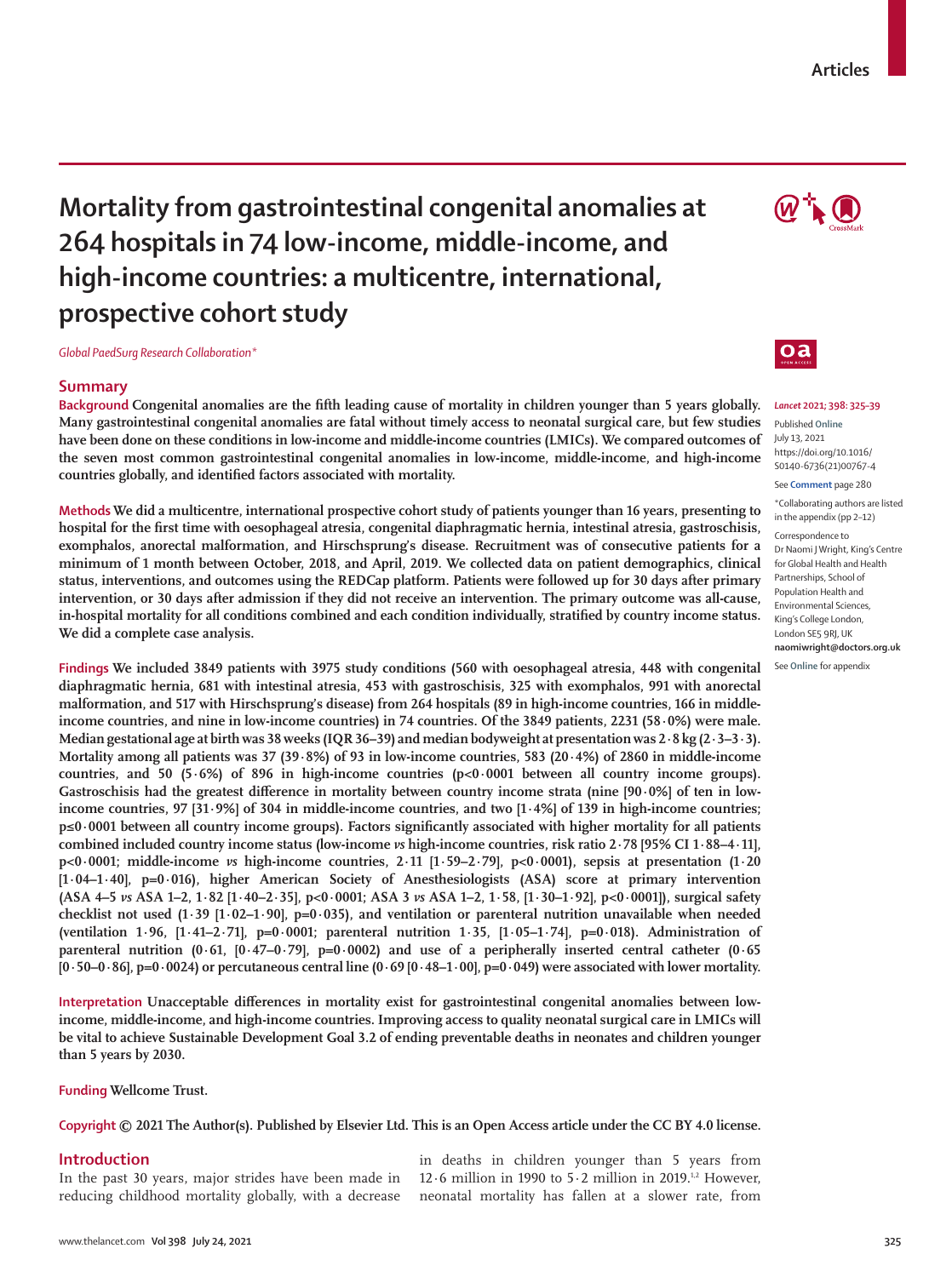#### **Research in context**

#### **Evidence before this study**

We searched PubMed, Embase, and the Cochrane Central Register of Controlled Trials for observational or randomised studies published in English from Jan 1, 2000, to Oct 10, 2020. Three search strings were used: the seven gastrointestinal congenital anomalies included in our study; all-cause in-hospital or 30-day postoperative mortality; and patients aged under 16 years. Studies were limited to those of primary surgical intervention and cohorts of more than 100 patients. We found no previous studies that have prospectively compared outcomes from gastrointestinal congenital anomalies between low-income, middle-income, and high-income countries globally. Research on the individual conditions was mainly from high-income countries (79 studies), with a smaller number of studies from middleincome countries (14 studies), and one from a low-income country. Due to the heterogeneity of the studies, an accurate comparison of outcomes between income strata was not possible. Information regarding leading causes of death or factors associated with mortality for these conditions in low-income and middle-income countries (LMICs) is scarce.

#### **Added value of this study**

This study provides validated, prospectively collected data on patients with gastrointestinal congenital anomalies in 74 low-income, middle-income, and high-income countries across the globe. The results highlight large disparities in mortality between income settings. Moreover, the high mortality rates identified for these conditions in LMICs far

4·7 million deaths in 1990 to 2·4 million in 2019.1,2 Consequently, the proportion of deaths in children younger than 5 years occurring in the neonatal period has risen from 37% in 1990 to 46% in 2019.<sup>2</sup> As the number of deaths from infectious diseases has decreased, the proportion of deaths attributed to congenital anomalies (birth defects) has concurrently increased, accounting for an estimated 303 000 neonatal deaths and half a million deaths in children younger than 5 years annually.<sup>3-5</sup> Congenital anomalies are now the fifth leading cause of mortality in children younger than 5 years and the 11th leading cause of years of life lost for the global population.<sup>6,7</sup>

Congenital anomalies are defined by WHO as structural or functional anomalies that occur during intrauterine life.<sup>4</sup> They affect 3–6% of global live births.<sup>4</sup> Lowincome and middle-income countries (LMICs) have the highest prevalence due to greater maternal exposure to micronutrient deficiencies, teratogens, and intrauterine infections, and lower termination rates resulting from limited antenatal diagnosis.<sup>4,8</sup> LMICs are estimated to account for more than 95% of congenital anomaly deaths, two-thirds of which could be prevented through surgical care. However, these estimates are based on sparse data.<sup>5</sup>

exceed surgical mortality rates among older children and adults reported in previous international surgical outcomes studies. The large study cohort has enabled robust multivariable analysis and identification of numerous factors substantially and significantly associated with mortality. These results, along with the detailed data on patient management in each setting, provide a foundation from which interventions, guidelines, and policies can be established with the aim of reducing the vast inequities in care provision and outcomes that currently exist.

## **Implications of all the available evidence**

Sustainable Development Goal 3.2, which is to end preventable deaths of neonates and children under 5 years of age by 2030, is unachievable without an urgent focus on improving access to quality neonatal surgical care in LMICs. Indicators of clinical deterioration before surgical intervention were significantly associated with higher mortality for all conditions. Birth at a paediatric surgery centre (enabled by antenatal diagnosis) can help to prevent this and reduce mortality, as shown in patients with gastroschisis and congenital diaphragmatic hernia. However, most patients present from district hospitals, highlighting the importance of improved diagnosis, resuscitation, and timely transfer at this level. At paediatric surgery centres, improved provision of basic neonatal intensive care facilities, including ventilation, parenteral nutrition, and central intravenous access, for neonates could reduce mortality further. These interventions would also benefit sick neonates more broadly, and therefore would help to further reduce global neonatal mortality.

Data on congenital anomaly outcomes and associated factors in LMICs are limited due to a lack of congenital anomaly registries, research, and inclusion of these conditions within national health surveys.<sup>9,10</sup> Through international charitable organisations, data have been collected on some congenital anomalies, including cleft lip and palate, club foot, neural tube defects, and congenital heart disease.11–14 However, gastrointestinal congenital anomalies, which are also very prevalent, have received little attention. These anomalies, which are often fatal without access to emergency neonatal surgical care, could contribute to a large proportion of the preventable congenital anomaly deaths in LMICs.

Sustainable Development Goal 3.2 aims to "end preventable deaths of newborns and children under 5 years of age".15 Therefore, preventable deaths from gastrointestinal congenital anomalies need to be identified and quantified globally, and insight must be gained into how to improve survival. The aim of this study was to prospectively compare the outcomes of the seven most common gastrointestinal congenital anomalies in low-income, middle-income, and highincome countries, and to identify factors associated with mortality.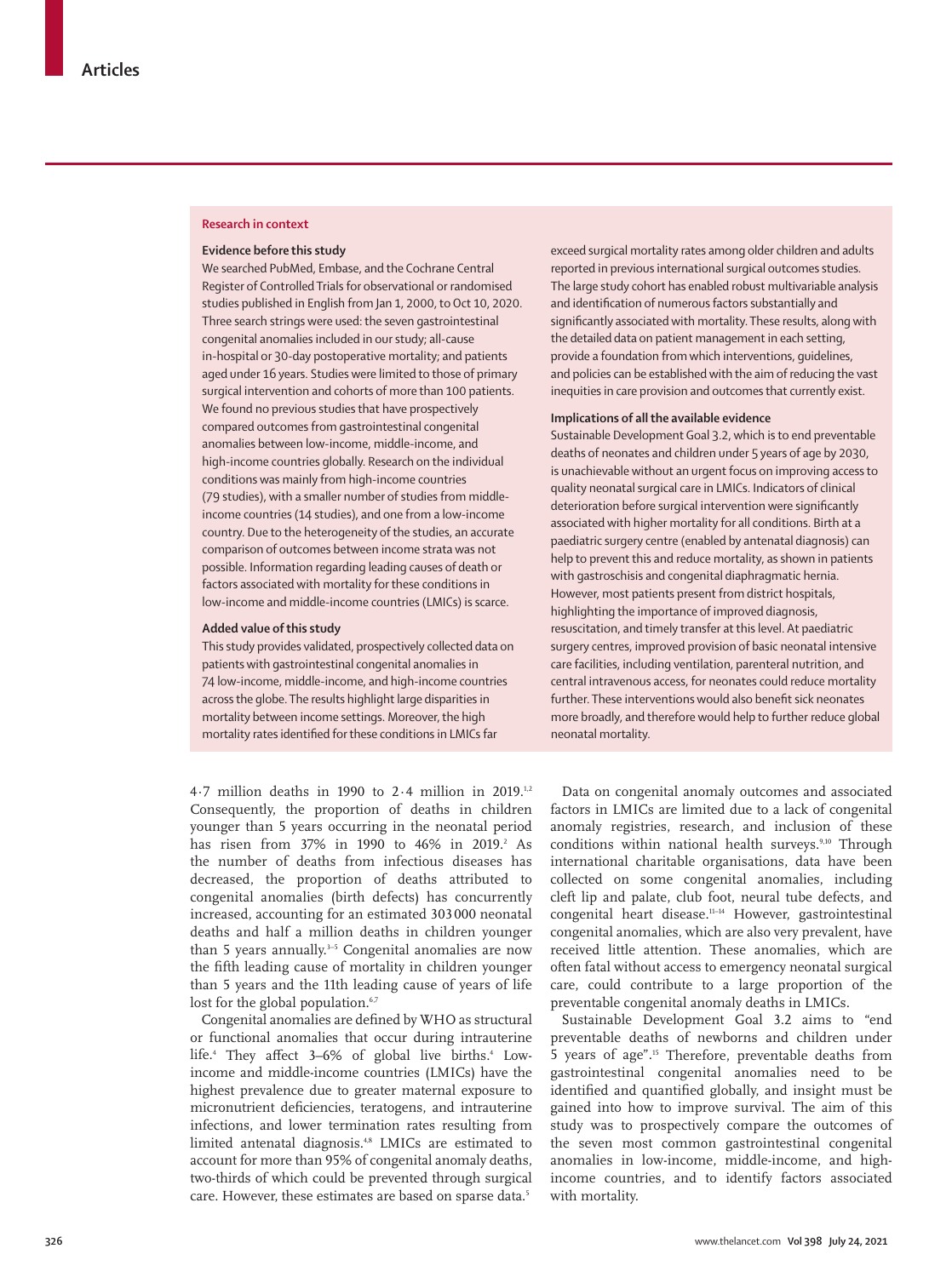# **Methods**

# **Study design and participants**

We did a global, multicentre, international, prospective cohort study of patients presenting to hospital for surgical care with seven gastrointestinal congenital anomalies (oesophageal atresia, congenital diaphragmatic hernia, intestinal atresia, gastroschisis, exomphalos [also known as omphalocele], anorectal malformation, and Hirschsprung's disease). STROBE guidelines were followed for this study.

Data were collected by patients' health-care providers, including a consultant or senior physician with overall clinical responsibility, who also oversaw patient recruitment, data completeness, and accuracy. We aimed to recruit as many participating hospitals as possible from across the world. Local investigators were invited to participate through international conference presentations, professional organisations, social media, and via a network of national and regional study leads. Participation was voluntary; no payment was made for data collection. Hospital teams chose one calendar month (commencing on the first day of the month) or multiple 1-month study periods (depending on local capacity), between October, 2018, and April, 2019, inclusive, to recruit consecutive patients to the study (by date of presentation).

Patients included any child younger than 16 years presenting acutely, for the first time, with one or more of the study conditions, and who received primary surgical intervention, conservative treatment, or palliative care. Patients were excluded if they had previously had surgery for their condition, were returning with a postoperative complication, were presenting electively, or were being transferred elsewhere for surgical intervention.

This study was classified as a clinical audit, with written confirmation from King's College London Ethics Committee that it, therefore, does not require ethical approval. All participating centres gained local study approval to participate according to their institutional ethical regulations. Consent forms were completed by all patients in hospitals requiring them. Data transfer agreements were legally signed between institutions where required.

## **Procedures**

The study protocol, data collection forms, and all supporting documentation were produced in 12 languages.16 Anonymous, de-identified data were collected using the secure online platform REDCap.<sup>17</sup> A pilot study to optimise data collection procedures was done in 16 hospitals (in 13 countries). Variables were chosen based on published core outcome sets and commonly collected outcomes in systematic reviews from highincome countries, as well as important variables identified in LMIC literature.<sup>18</sup>

Generic variables collected for all patients included: demographics, antenatal care (maternal ultrasound) and diagnosis, delivery type (vaginal or caesarean section), transportation (ambulance, patient's own, or born at study hospital), referral site if applicable (district hospital, community clinic, home, or other), clinical condition on arrival (sepsis, hypovolaemia, or hypothermia), resuscitation on arrival (antibiotics, intravenous fluid, or warming), clinical condition at surgery (American Society of Anesthesiologists [ASA] score), intraoperative care (surgical safety checklist used, anaesthetist and surgeon grade or position, and anaesthetic administered), perioperative care (ventilation, intravenous access, parenteral nutrition, blood transfusion, and antibiotics), and outcomes (detailed later). Conditionspecific variables included: condition type or classification, surgical intervention, and complications. Patients were followed up until 30 days after the primary intervention, or 30 days after admission in patients who did not receive an intervention. The presence and type of follow-up was collected for patients discharged before 30 days.

Clear definitions are provided for all variables in the published protocol.<sup>18</sup> Internationally utilised and validated definitions were used where available. Cause of death was decided by the clinical team using 16 predetermined categories and one free-text category. From the free-text responses, one additional category was added (syndrome incompatible with life). Participating country name was collected, and World Bank 2018 country income status classification was used to categorise countries as lowincome, middle-income, or high-income.<sup>19</sup>

Data validation was done in 10% of randomly selected participating hospitals with use of an independent validating local investigator, who retrospectively collected a selection of the data again for a 1-month study period. The validation data collected included the number of eligible patients, generic variables (month of presentation, study condition, sex, unplanned interventions, and survival to discharge), and condition-specific variables (condition type and surgical intervention). All local investigators at validation hospitals completed a data accuracy questionnaire to help identify potential errors and aid data interpretation.

## **Outcomes**

The primary outcome was all-cause, in-hospital mortality for all conditions combined and each condition individually, stratified by country income (low-income, middle-income, or high-income). Patients were categorised as alive if they were either discharged alive or were still in hospital 30 days after primary intervention or 30 days after admission for patients who did not receive an intervention. Patients were categorised as dead if they died in hospital within 30 days of the primary intervention or 30 days after admission for patients who did not receive an intervention.

Secondary outcomes were the presence of one or more of surgical site infection, wound dehiscence, or a need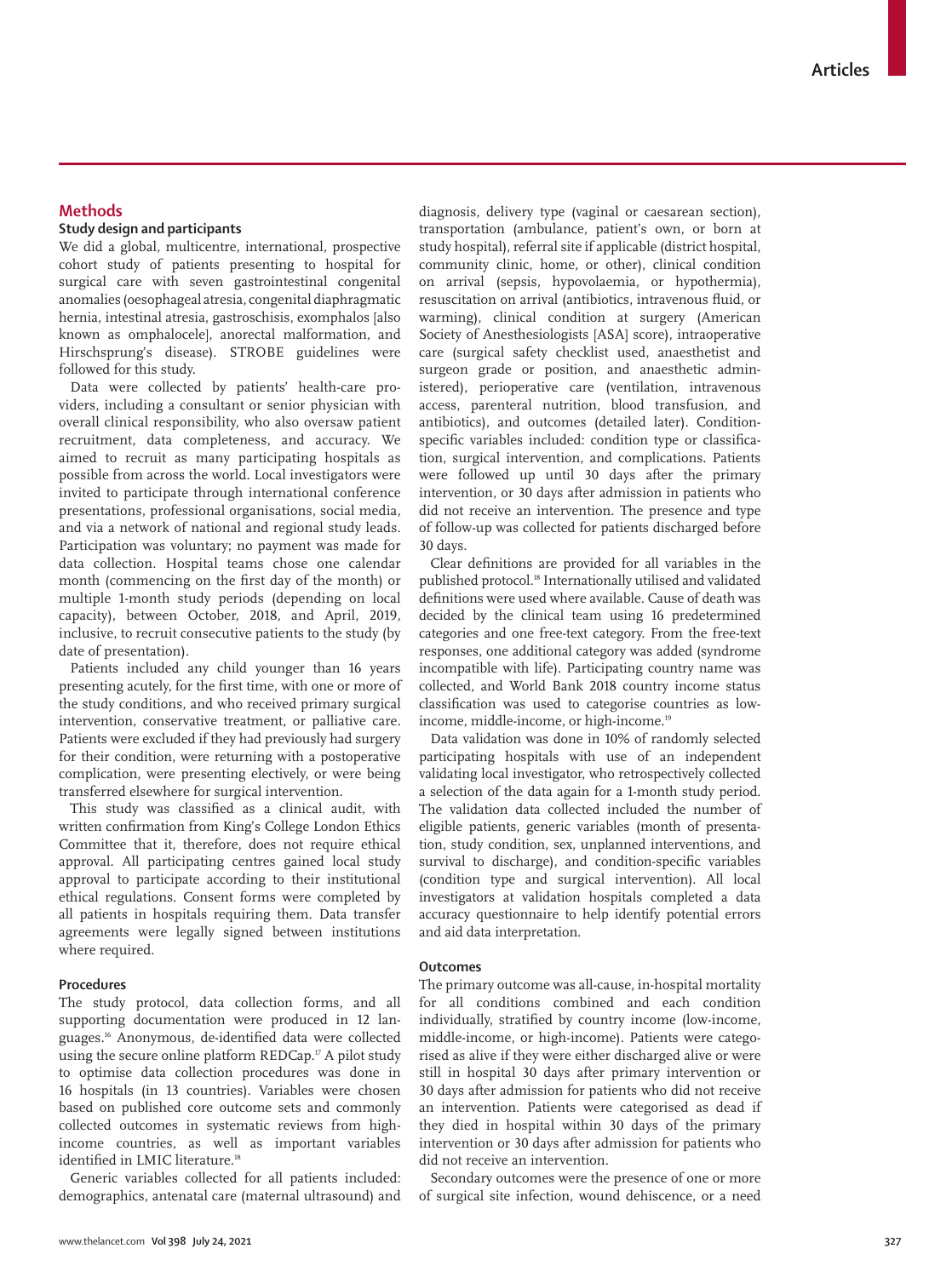for unplanned reintervention, within 30 days of surgery, and 30-day post-primary intervention mortality. Length of hospital stay was recorded for all patients (including admission and discharge day, up to a 30-day maximum). Cause of death was an exploratory outcome.

The study aimed to test our hypothesis that there is a significant difference in mortality from the seven most common gastrointestinal congenital anomalies between low-income, middle-income, and high-income countries globally.

#### **Statistical analysis**

A sample size calculation was done using Bonferroni correction for multiple testing, assuming 80% power and an overall type 1 error of 5% (appendix p 13). To determine a significant difference in mortality between high-income countries and LMICs, the minimum sample size per country income group was estimated to be 21 for oesophageal atresia, 63 for congenital diaphragmatic hernia, 24 for intestinal atresia, 15 for gastroschisis, 115 for exomphalos, 85 for anorectal malformation, and 79 for Hirschsprung's disease (804 patients in total). A comparison of mortality between high-income countries, middle-income countries, and low-income countries was planned if a sufficient cohort was collected.

We did a complete case analysis. Duplicate entries were identified and excluded. Patients missing the study condition or primary outcome were excluded. If more than 20% of patients were missing the primary outcome in any given month at a participating hospital, all patients in that month were excluded. Data are presented as means with SDs if normally distributed and medians with IQRs if skewed; count data are presented as numbers and percentages. Data are summarised for all patients and by country income status. We calculated differences in patient demographics, care received, and primary and secondary outcomes, between country income strata using  $χ²$  analysis or Fisher's exact test if a group had less than five patients. p<0·05 was deemed statistically significant. Mortality is presented by country income status for all patients and for each condition separately, with 95% CIs (calculated using the Wald CI for a proportion formula when n>5 or exact binomial confidence intervals when n≤5).

Continuous variables were used as collected (ie, they were not categorised). Categorical variables were collapsed to include at least 15 patients per group if clinically and statistically appropriate (appendix pp 47–62). We combined hypovolaemia, hypothermia, or both on admission into one variable due to collinearity.

Three multilevel, multivariable models were used to identify factors associated with mortality in all study patients (including income status as a covariable), and in LMIC and high-income country settings separately. All models excluded duration of hospital stay due to missing data (n=308) and variable subgroups (time to primary intervention; and time to first and full enteral feeding, and antibiotic duration, following primary intervention). The models containing all patients and those from LMICs included all other generic variables. Three additional variables from the high-income countries model were excluded due to low or no patients in a group: anaesthetic type, surgeon grade or position, and wound dehiscence (appendix pp 47–48). All variables included within the models had a maximum of 0·2% missing data (appendix pp 47–62). In the multivariable models, patients with missing data for one or more entries were excluded. Through the use of dummy variables that indicate when a data point is missing, we tested and concluded that the small amount of missing data did not affect the multivariable outcomes. There were no significant differences in the mortality between the patients included in the models and the small groups that were excluded due to missing data. Similarly, there were no significant differences in the proportion of patients from high-income, middleincome, and low-income countries in the patients included in the models and the small groups excluded due to missing data. Therefore, missing data imputation was not done.

All models were adjusted for hospital-level clustering and included potential confounders (gestational age at birth, bodyweight and age at presentation, presence of additional anomalies, and ASA score at primary intervention) and effect modifiers (receipt of ventilation, central intravenous access, and parenteral nutrition). Patients who had no surgical intervention, and therefore had no data on ASA score, anaesthetic, anaesthetist, surgeon, surgical safety checklist, or secondary outcome complications were included in the models (categorised as not applicable within each variable) to avoid bias, because these patients were either palliated or well enough to be managed without emergency intervention. We used penalised Lasso regression to determine the risk ratio (RR; 95% CI, p value) of mortality for each variable within the models. This method was chosen over the originally planned logistic regression with backwards stepwise elimination to enable more variables to be included in the models, with greater robustness. Our large cohort size made this technique feasible.

Exploratory penalised Lasso regression analyses were done for each condition separately, with income status as a covariable, adjustments for hospital-level clustering, and with the aforementioned confounders and effect modifiers included. Models included both generic and condition-specific variables. Variables excluded due to no or low counts are detailed in the appendix (pp 49–62). All multivariable results are presented as forest plots.

We compared the validation data with the original study data collected using a weighted κ statistic to determine level of agreement; observed agreement was also reported. We analysed the data using STATA 15.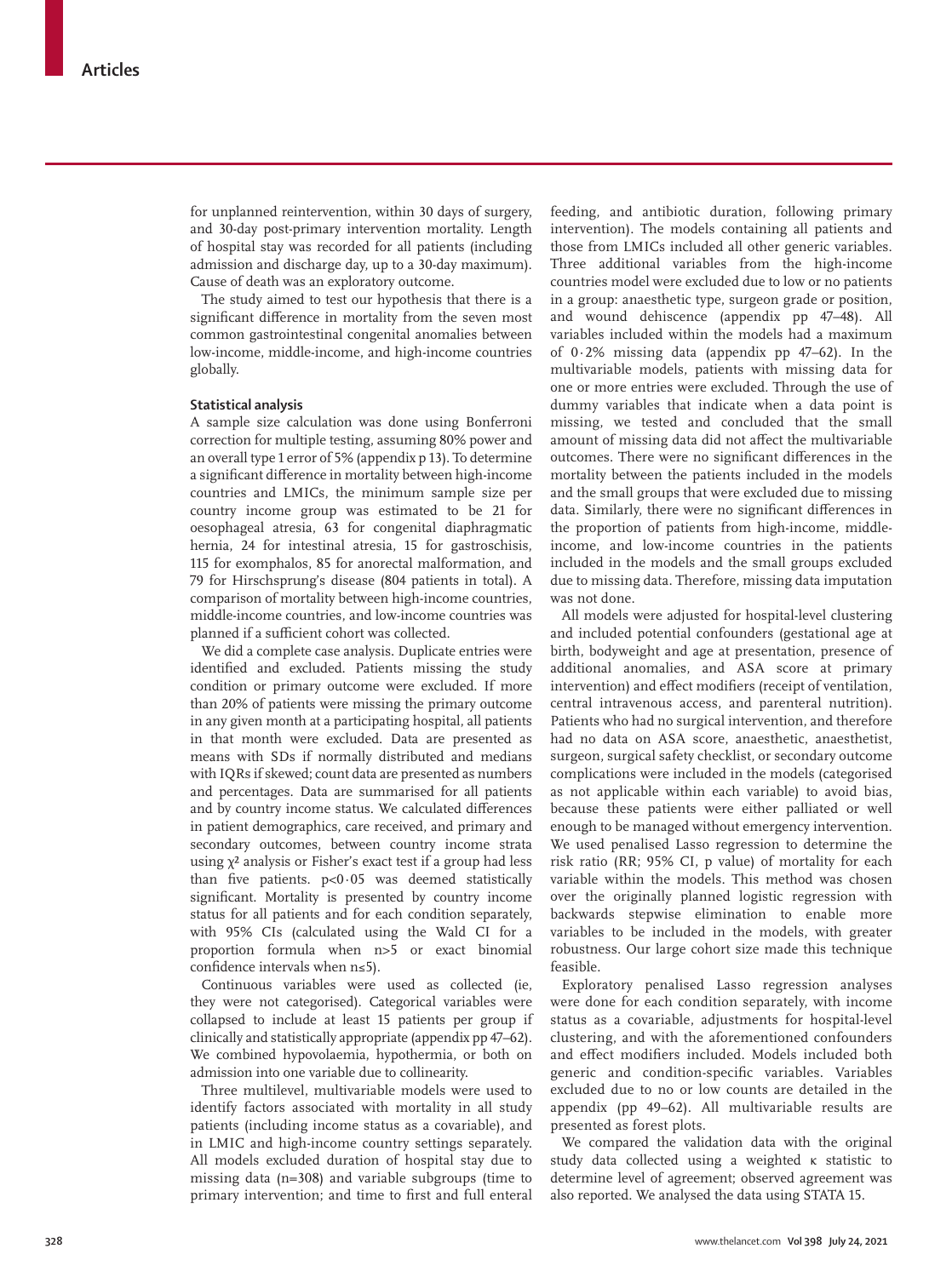

*Figure 1:* **Global distribution of participating hospitals**

The study protocol was registered with ClinicalTrials.gov, NCT03666767, and was published previously.<sup>18</sup>

## **Role of the funding source**

The funder had no role in the study design, data collection, data analysis, data interpretation, or writing of the report.

#### **Results**

We included 3849 patients with 3975 study conditions from 264 hospitals in 74 countries (figures 1, 2) over 962 1-month study periods (median 3 months per hospital [IQR 2–5]). Of the 3849 patients, 2231 (58·0%) were male (table 1). Median gestational age at birth was 38 weeks (36–39) and median bodyweight at presentation was  $2.8$  kg ( $2.3-3.3$ ); both characteristics were similar across income groups. Similar proportions of patients presented with oesophageal atresia, intestinal atresia, exomphalos, and Hirschsprung's disease across all income settings, but significantly fewer patients presented with congenital diaphragmatic hernia and gastroschisis in LMICs compared with high-income countries, and significantly more presented with anorectal malformation. Fewer patients in low-income countries (n=24, 25·8%) had an additional anomaly diagnosed compared with middle-income countries  $(n=1306, 45.7%)$ and high-income countries (n=448, 50·0%).

Median age at presentation was 72 h (IQR 16–192) in low-income countries, 24 h (3–96) in middle-income countries, and 3 h (0–28) in high-income countries. Neonates accounted for 90% (n=3464) of the study participants at presentation; the other 10% ranged from 29 days to 15·8 years of age. Patients travelled further from home to the study hospital in low-income countries (median distance of 55 km [10–133]) compared with middle-income countries (30 km [5–110]) and high-income countries (11 km [0–64]). Higher proportions of patients presented with sepsis, hypovolaemia, and hypothermia in low-income countries and middle-income countries



*Figure 2:* **Flow diagram of patient inclusion in the study**

compared with high-income countries. A higher proportion of patients did not receive a surgical intervention in low-income countries (n=26, 28·0%) compared with middle-income countries  $(n=307, 10\cdot7\%)$  and highincome countries  $(n=62, 6.9\%)$ ; consequently, these patients did not have an ASA score. Among patients who received an intervention, an ASA score of 1 was most prevalent in low-income countries, an ASA score of 2 was most prevalent in middle-income countries, and an ASA score of 3 was most prevalent in high-income countries.

Nine (9·7%) of 93 patients had their condition diagnosed or a problem identified antenatally in lowincome countries compared with 823 (28·8%) of 2860 in middle-income countries and 506 (56·5%) of 896 in high-income countries (table 2). In low-income countries, most patients (n=75, 80·7%) were born via vaginal delivery and few  $(n=15, 16.1%)$  via caesarean section.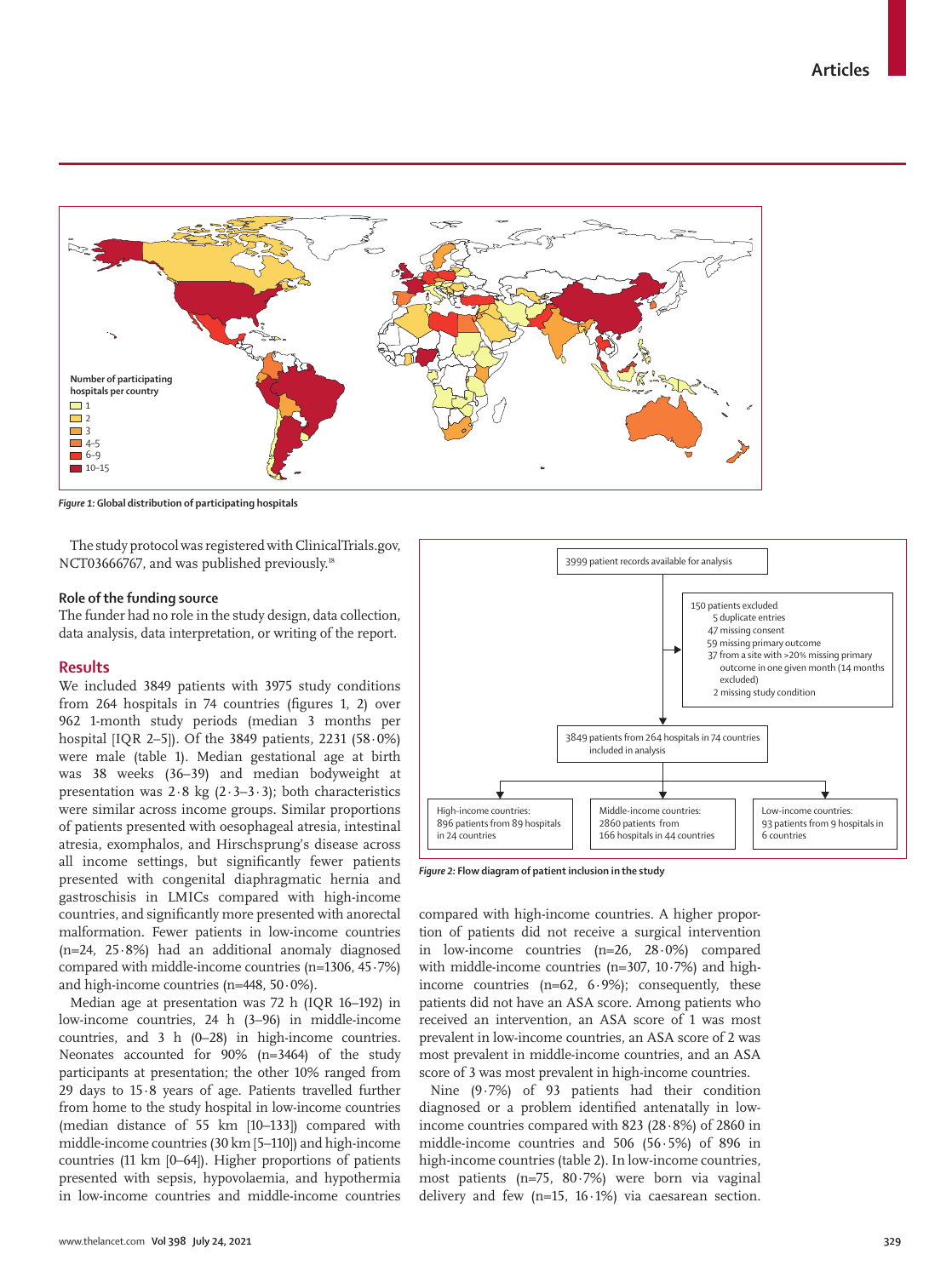|                                                                                    | Total<br>$(n=3849)$ | High-income<br>countries<br>$(n=896)$ | Middle-income<br>countries<br>$(n=2860)$ | Low-income<br>countries<br>$(n=93)$ | p value*  |
|------------------------------------------------------------------------------------|---------------------|---------------------------------------|------------------------------------------|-------------------------------------|-----------|
| Sex                                                                                |                     |                                       |                                          |                                     |           |
| Male                                                                               | 2231 (58.0%)        | 528 (58.9%)                           | 1655 (57.9%)                             | 48 (51.6%)                          | 0.39      |
| Female                                                                             | 1596 (41.5%)        | 367 (41.0%)                           | 1185 (41.4%)                             | 44 (47.3%)                          |           |
| Ambiguous genitalia                                                                | $21(0.5\%)$         | $1(0.1\%)$                            | 19 (0.7%)                                | $1(1.1\%)$                          |           |
| Unknown                                                                            | $1(-0.1\%)$         | $\overline{0}$                        | $1(-0.1\%)$                              | $\overline{0}$                      | $\ddotsc$ |
| Gestational age at birth,<br>weeks                                                 | 38 (36-39)          | 38 (36-39)                            | 38 (36-39)                               | $37(36-39)$                         | 0.76      |
| Bodyweight at<br>presentation, kg                                                  | $2.8(2.3-3.3)$      | $2.9(2.4-3.4)$                        | $2.8(2.3-3.3)$                           | $2.8(2.2-3.5)$                      | 0.13      |
| Study condition                                                                    |                     |                                       |                                          |                                     |           |
| Oesophageal atresia                                                                | 560 (14.5%)         | 141 (15.7%)                           | 412 (14.4%)                              | 7(7.5%)                             | 0.093     |
| Congenital<br>diaphragmatic hernia                                                 | 448 (11.6%)         | 148 (16.5%)                           | 299 (10.5%)                              | $1(1.1\%)$                          | < 0.0001  |
| Intestinal atresia                                                                 | 681 (17.7%)         | 152 (17.0%)                           | 509 (17.8%)                              | 20 (21.5%)                          | 0.53      |
| Gastroschisis                                                                      | 453 (11.8%)         | 139 (15.5%)                           | 304 (10.6%)                              | $10(10.8\%)$                        | 0.0004    |
| Exomphalos                                                                         | 325(8.4%)           | 70 (7.8%)                             | 241 (8.4%)                               | 14 (15.1%)                          | 0.057     |
| Anorectal<br>malformation                                                          | 991 (25.7%)         | 178 (19.9%)                           | 788 (27.6%)                              | 25 (26.9%)                          | 0.0003    |
| Hirschsprung's disease                                                             | 517 (13.4%)         | 107 (11.9%)                           | 393 (13.7%)                              | 17 (18.3%)                          | 0.15      |
| Additional anomaly or<br>study condition<br>diagnosed                              | 1778 (46.2%)        | 448 (50.0%)                           | 1306 (45.7%)                             | 24 (25.8%)                          | < 0.0001  |
| Age at presentation, h                                                             | $22(1 - 85)$        | $3(0-28)$                             | 24 (3-96)                                | 72 (16-192)                         | 0.0001    |
| Distance from patient's<br>home to study hospital,<br>km                           | $25(2-100)$         | $11(0-64)$                            | $30(5-110)$                              | $55(10-133)$                        | < 0.0001  |
| Sepsis status on arrival to study centre                                           |                     |                                       |                                          |                                     |           |
| Yes                                                                                | 660 (17.1%)         | 38(4.2%)                              | 598 (20.9%)                              | 24 (25.8%)                          | < 0.0001  |
| Missing                                                                            | $3(0.1\%)$          | $1(0.1\%)$                            | $2(0.1\%)$                               | $0(0.0\%)$                          |           |
| Hypovolaemia status on arrival to study centre                                     |                     |                                       |                                          |                                     |           |
| Yes                                                                                | 564 (14.7%)         | 75 (8.4%)                             | 478 (16.7%)                              | 11 (11.8%)                          | < 0.0001  |
| Missing                                                                            | $4(0.1\%)$          | $1(0.1\%)$                            | $2(0.1\%)$                               | $1(1.1\%)$                          | $\ddotsc$ |
| Hypothermia status on arrival to study centre                                      |                     |                                       |                                          |                                     |           |
| Yes                                                                                | 403 (10.5%)         | 32 (3.6%)                             | 358 (12.5%)                              | 13 (14.0%)                          | < 0.0001  |
| Missing                                                                            | $6(0.2\%)$          | $1(0.1\%)$                            | $4(0.1\%)$                               | $1(1.1\%)$                          |           |
| ASA score at time of primary intervention                                          |                     |                                       |                                          |                                     |           |
| 1 (healthy person)                                                                 | 678 (17.6%)         | 115 (12.8%)                           | 534 (18.7%)                              | 29 (31.2%)                          | < 0.0001  |
| 2 (mild systemic<br>disease)                                                       | 1195 (31.0%)        | 260 (29.0%)                           | 914 (32.0%)                              | 21 (22.6%)                          | $\ddotsc$ |
| 3 (severe systemic<br>disease)                                                     | 1046 (27·2%)        | 316 (35.3%)                           | 717 (25·1%)                              | $13(14.0\%)$                        |           |
| 4 (severe systemic<br>disease that is a<br>constant threat to life                 | 375 (9.7%)          | 122 (13.6%)                           | 249 (8.7%)                               | 4 (4.3%)                            |           |
| 5 (moribund patient<br>who is not expected to<br>survive without the<br>operation) | 151 (3·9%)          | 15(1.7%)                              | 136 (4.8%)                               | 0                                   |           |
| Not applicable<br>(no surgical<br>intervention) <sup>†</sup>                       | 395 (10.3%)         | 62 (6.9%)                             | 307 (10.7%)                              | $26(28.0\%)$                        |           |
| Missing                                                                            | $9(0.2\%)$          | 6(0.7%)                               | $3(0.1\%)$                               | $\mathbf{0}$                        |           |

Data are n (%) or median (IQR). ASA=American Society of Anesthesiologists. \*p values represent univariable testing between country income strata. †These patients were either palliated, managed conservatively, or discharged without intervention with planned future intervention (appendix pp 16–44).

*Table 1:* **Patient characteristics**

By contrast, 1421 (49·7%) patients in middle-income countries and 411 (45·8%) in high-income countries were born via caesarean section. Only two (2·2%) patients from low-income countries were born at the paediatric surgery centre, compared with 618 (21·6%) in middleincome countries and 391 (43·6%) in high-income countries. In all settings, the majority of outborn patients (born outside the paediatric surgery centre) presented from district hospitals. In low-income countries, 41 (45 $\cdot$ 1%) patients travelled to the study centre using non-hospital transport, compared with 1041 (46·4%) in middle-income countries and 74 (14·7%) in high-income countries.

Some septic and hypovolaemic patients did not receive intravenous antibiotics (nine [37·5%] of 24 in lowincome countries; 144 [24·1%] of 598 in middleincome countries; seven [18·4%] of 38 in high-income countries) or intravenous fluids (five  $[45.5\%]$  of 11 in low-income countries; 84 [17·6%] of 478 in middleincome countries;  $34 [45.3\%]$  of 75 in high-income countries) within 1 h of presentation, and some hypothermic patients were not warmed (28 [7·8%] in middle-income countries; four [12·5%] in high-income countries). Only 55 (59·1%) of 93 patients in lowincome countries received a general anaesthetic (of which 32 [34·4%] did not receive a general anaesthetic because they did not have surgery), compared with 2327 (81·3%) of 2860 in middle-income countries and 772 (86·2%) of 896 in high-income countries. Anaesthesia was more frequently provided by a nurse in low-income countries (n=17,  $18.3\%$ ) than in middle-income countries ( $n=17, 0.6%$ ) and high-income countries ( $n=1$ ,  $0.1\%$ ), and surgery was more frequently performed by a general surgeon or unsupervised trainee (low-income countries, n=13 [14·0%]; middleincome countries, n=54 [1·9%]; high-income countries, n=14  $[1.6\%]$ ). A surgical safety checklist was used less frequently in low-income countries ( $n=31$ ,  $33.3%$ ) than in middle-income countries ( $n=1791$ ,  $62.6%$ ) and highincome countries (n=747, 83·4%).

In low-income countries, only eight  $(8.6%)$  patients received ventilation, three (3·2%) received parenteral nutrition, and six (6·5%) had central intravenous access, compared with much higher proportions in middle-income countries (1363 [47·7%] received ventilation, 1416 [49·5%] received parenteral nutrition, and 1263  $[44.2\%]$  had central venous access) and high-income countries (637 [71·1%], 683 [76·2%], and 670 [74·8%]).

Condition-specific patient characteristics, antenatal care, perioperative care, surgical intervention, and outcomes are detailed in the appendix (pp 16–44). In high-income countries, where 849 (94·8%) of 896 women received an antenatal ultrasound, antenatal detection rates (problem identified with or without diagnosis of condition) were:  $134$  (96 $\cdot$ 4%) of 139 for gastroschisis, 65 (92·9%) of 70 for exomphalos, 108 (71·1%) of 152 for intestinal atresia, 96 (64·9%) of 148 for congenital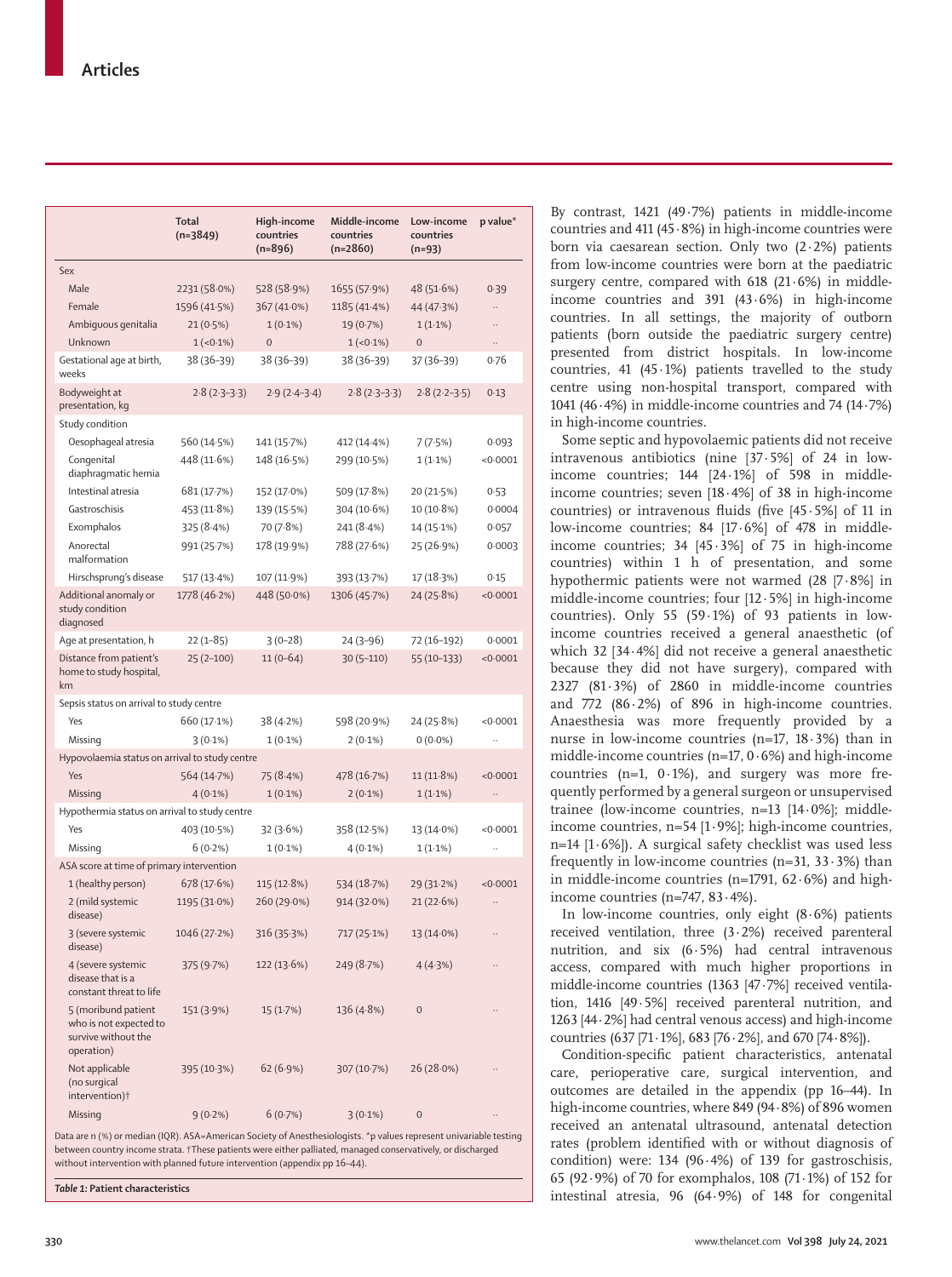|                                                                                              | <b>Total</b><br>$(n=3849)$ | High-income<br>countries<br>$(n=896)$ | Middle-income<br>countries<br>$(n=2860)$ | Low-income<br>countries<br>$(n=93)$ | p value*             |
|----------------------------------------------------------------------------------------------|----------------------------|---------------------------------------|------------------------------------------|-------------------------------------|----------------------|
| Antenatal care, delivery, transportation to the paediatric surgery centre, and referral site |                            |                                       |                                          |                                     |                      |
| Antenatal ultrasound                                                                         |                            |                                       |                                          |                                     |                      |
| Yes, study condition diagnosed                                                               | 881 (22.9%)                | 368 (41.1%)                           | 512 (17.9%)                              | $1(1.1\%)$                          | < 0.0001             |
| Yes, problem identified but study condition not diagnosed                                    | 457 (11.9%)                | 138 (15.4%)                           | 311 (10.9%)                              | 8(8.6%)                             | $\ddotsc$            |
| Yes, no problem identified                                                                   | 1945 (50.5%)               | 343 (38.3%)                           | 1551 (54.2%)                             | 51 (54.8%)                          | Ω,                   |
| No                                                                                           | 558 (14.5%)                | 44 (4.9%)                             | 482 (16.9%)                              | 32 (34.4%)                          | $\ddotsc$            |
| Missing                                                                                      | $8(0.2\%)$                 | 3(0.3%)                               | $4(0.1\%)$                               | $1(1.1\%)$                          | $\ldots$             |
| Gestational age of study condition diagnosis if antenatal, weeks                             | $25(20-31)$                | $21(16-27)$                           | $28(21-32)$                              | $\ddotsc$                           | 0.0002               |
| Type of delivery                                                                             |                            |                                       |                                          |                                     |                      |
| Vaginal (spontaneous)                                                                        | 1767 (45.9%)               | 373 (41.6%)                           | 1324 (46.3%)                             | 70 (75.3%)                          | < 0.0001             |
| Vaginal (induced)                                                                            | 194 (5.0%)                 | 97 (10.8%)                            | 92(3.2%)                                 | 5(5.4%)                             | $\ddot{\phantom{a}}$ |
| Caesarean section (elective)                                                                 | 1022 (26.6%)               | 185 (20.6%)                           | 830 (29.0%)                              | 7(7.5%)                             | $\ddotsc$            |
| Caesarean section (urgent or non-elective)                                                   | 825 (21.4%)                | 226 (25.2%)                           | 591 (20.7%)                              | 8(8.6%)                             | $\ddot{\phantom{a}}$ |
| Unknown                                                                                      | $37(1.0\%)$                | 14 (1.6%)                             | 21 (0.7%)                                | 2(2.2%)                             | $\ddotsc$            |
| Missing                                                                                      | $4(0.1\%)$                 | $1(0.1\%)$                            | $2(0.1\%)$                               | $1(1.1\%)$                          | $\ddotsc$            |
| Born at the study hospital                                                                   |                            |                                       |                                          |                                     |                      |
| Yes                                                                                          | 1011 (26.3%)               | 391 (43.6%)                           | 618 (21.6%)                              | 2(2.2%)                             | < 0.0001             |
| Missing                                                                                      | $5(0.1\%)$                 | $1(0.1\%)$                            | $4(0.1\%)$                               | $0(0.0\%)$                          | $\ddots$             |
| Mode of transport to hospital if born elsewhere                                              |                            |                                       |                                          |                                     |                      |
| Ambulance or other transport provided by the health service                                  | 1677 (59.1%)               | 430 (85.1%)                           | 1197 (53.4%)                             | 50 (54.9%)                          | < 0.0001             |
| Patient's own transport                                                                      | 1156 (40.7%)               | 74 (14.7%)                            | 1041 (46.4%)                             | 41 (45.1%)                          |                      |
| Missing                                                                                      | $5(0.2\%)$                 | $1(0.2\%)$                            | $4(0.2\%)$                               | $\boldsymbol{0}$                    | $\ddotsc$            |
| Location from which patient presented if born elsewhere                                      |                            |                                       |                                          |                                     |                      |
| District hospital                                                                            | 1835 (64.7%)               | 401 (79.4%)                           | 1377 (61.4%)                             | 57 (62.6%)                          | < 0.0001             |
| Home                                                                                         | 504 (17.8%)                | $51(10.1\%)$                          | 445 (19.8%)                              | 8(8.8%)                             | $\ddotsc$            |
| Community clinic or general practice                                                         | 446 (15.7%)                | 44 (8.7%)                             | 379 (16.9%)                              | 23 (25.3%)                          | $\ddot{\phantom{a}}$ |
| From another country                                                                         | 7(0.2%)                    | 3(0.6%)                               | $4(0.2\%)$                               | $\boldsymbol{0}$                    | $\ddot{\phantom{a}}$ |
| From a different specialty within the hospital                                               | 5(0.2%)                    | $4(0.8\%)$                            | $\mathbf 0$                              | $1(1.1\%)$                          | $\ddotsc$            |
| Unknown                                                                                      | 33(1.2%)                   | $1(0.2\%)$                            | 30 (1.3%)                                | 2(2.2%)                             | $\ddotsc$            |
| Missing                                                                                      | 8(0.3%)                    | $1(0.2\%)$                            | 7(0.3%)                                  | $\mathbf 0$                         | $\ddotsc$            |
| Care at the paediatric surgery centre                                                        |                            |                                       |                                          |                                     |                      |
| Resuscitation on arrival                                                                     |                            |                                       |                                          |                                     |                      |
| Administration of appropriate antibiotics if septic                                          |                            |                                       |                                          |                                     |                      |
| n                                                                                            | 660                        | 38                                    | 598                                      | 24                                  |                      |
| Yes, within 1 h of arrival                                                                   | 500 (75.8%)                | 31(81.6%)                             | 454 (75.9%)                              | 15 (62.5%)                          | 0.42                 |
| Yes, within the first day of arrival                                                         | 150 (22.7%)                | 7(18.4%)                              | 135 (22.6%)                              | 8(33.3%)                            | $\ldots$             |
| No                                                                                           | $10(1.5\%)$                | $\mathbf 0$                           | 9(1.5%)                                  | $1(4.2\%)$                          |                      |
| Administration of intravenous fluid if hypovolaemic                                          |                            |                                       |                                          |                                     |                      |
| n                                                                                            | 564                        | 75                                    | 478                                      | 11                                  | .,                   |
| Yes, within 1 h of arrival                                                                   | 440 (78.0%)                | 40 (53.3%)                            | 394 (82.4%)                              | 6(54.5%)                            | < 0.0001             |
| Yes, within the first day of arrival                                                         | 104 (18.4%)                | 24 (32.0%)                            | 76 (15.9%)                               | 4(36.4%)                            | .,                   |
| No                                                                                           | 19 (3.4%)                  | 10(13.3%)                             | 8(1.7%)                                  | $1(9.1\%)$                          |                      |
| Missing                                                                                      | $1(0.2\%)$                 | 1(1.3%)                               | 0                                        | 0                                   |                      |
| Quantity of intravenous fluid given if hypovolaemic                                          |                            |                                       |                                          |                                     |                      |
| n                                                                                            | 564                        | 75                                    | 478                                      | 11                                  | .,                   |
| 10-20 mL/kg                                                                                  | 408 (72.3%)                | 36 (48.0%)                            | 363 (75.9%)                              | 9(81.8%)                            | < 0.0001             |
| >20 mL/kg                                                                                    | 135 (23.9%)                | 28 (37.3%)                            | 106 (22.2%)                              | 1(9.1%)                             | .,                   |
| Missing                                                                                      | 21(3.7%)                   | 11(14.7%)                             | 9(1.9%)                                  | 1(9.1%)                             |                      |
|                                                                                              |                            |                                       |                                          | (Table 2 continues on next page)    |                      |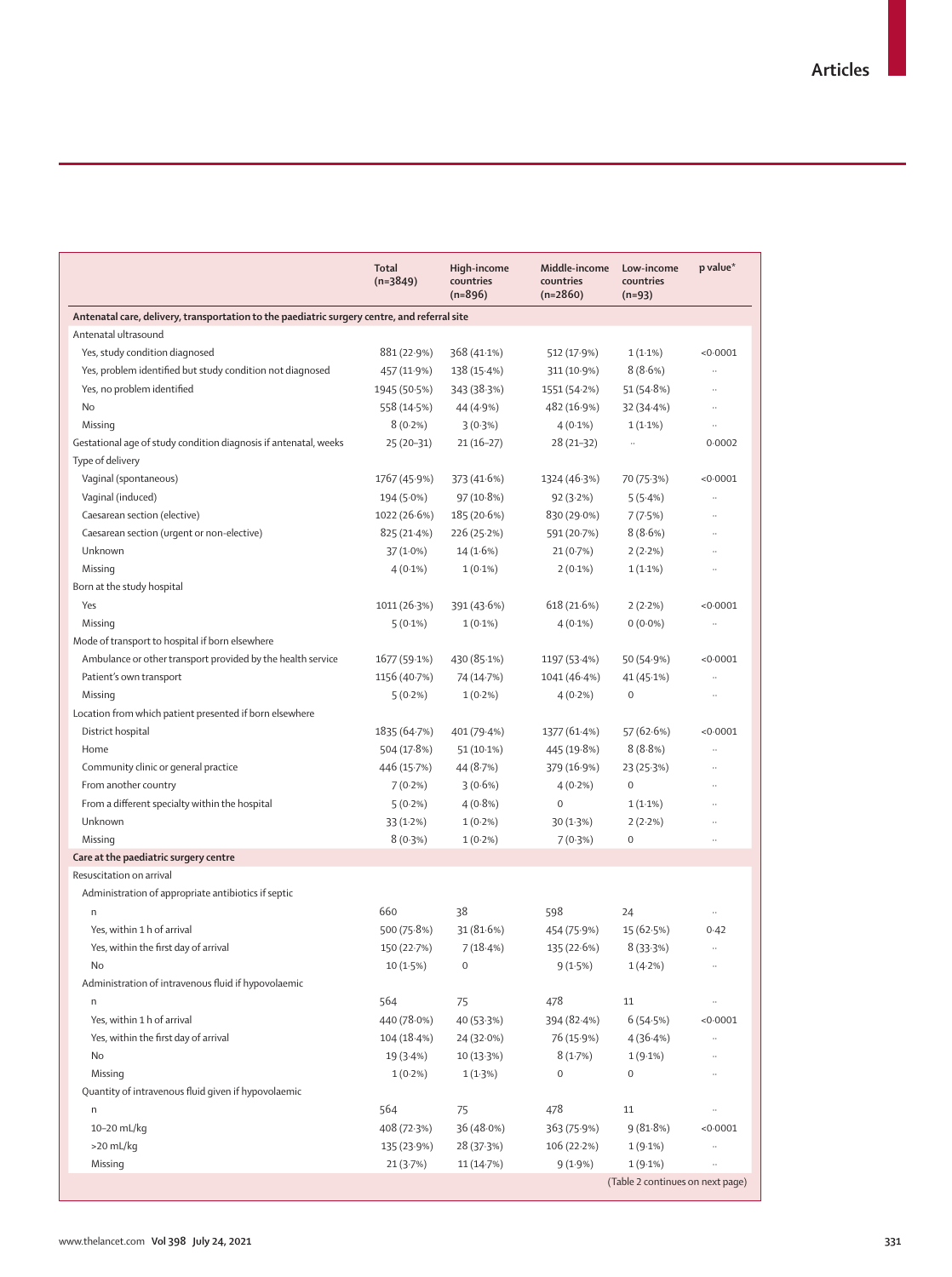|                                                                                                 | Total<br>$(n=3849)$ | High-income<br>countries<br>$(n=896)$ | Middle-income<br>countries<br>$(n=2860)$ | Low-income<br>countries<br>$(n=93)$ | p value*             |  |  |
|-------------------------------------------------------------------------------------------------|---------------------|---------------------------------------|------------------------------------------|-------------------------------------|----------------------|--|--|
| (Continued from previous page)                                                                  |                     |                                       |                                          |                                     |                      |  |  |
| Warming of patient to within normal range on arrival if hypothermic                             |                     |                                       |                                          |                                     |                      |  |  |
| n                                                                                               | 403                 | 32                                    | 358                                      | 13                                  | $\ddotsc$            |  |  |
| Yes                                                                                             | 371 (92.1%)         | 28 (87.5%)                            | 330 (92.2%)                              | 13 (100.0%)                         | 0.35                 |  |  |
| Primary intervention                                                                            |                     |                                       |                                          |                                     |                      |  |  |
| Time from arrival at study hospital to primary intervention, h                                  | $24(7-66)$          | $22(5-48)$                            | $24(8-72)$                               | 34 (10-96)                          | 0.0001               |  |  |
| Type of anaesthesia used for primary intervention                                               |                     |                                       |                                          |                                     |                      |  |  |
| General anaesthesia with endotracheal tube or laryngeal airway                                  | 3154 (81.9%)        | 772 (86.2%)                           | 2327 (81.3%)                             | 55 (59.1%)                          | < 0.0001             |  |  |
| Intervention without anaesthesia and with or without analgesia                                  | 248 (6.4%)          | 67(7.5%)                              | 178 (6.2%)                               | 3(3.2%)                             |                      |  |  |
| Local anaesthesia only                                                                          | 25(0.6%)            | $1(0.1\%)$                            | $24(0.8\%)$                              | $\boldsymbol{0}$                    | $\ddotsc$            |  |  |
| Spinal or caudal anaesthesia                                                                    | 19 (0.5%)           | $\mathbf{0}$                          | 19 (0.7%)                                | $\mathbf 0$                         |                      |  |  |
| Ketamine anaesthesia                                                                            | $9(0.2\%)$          | $1(0.1\%)$                            | 5(0.2%)                                  | 3(3.2%)                             |                      |  |  |
| Not applicable (no surgery or primary intervention)                                             | 392 (10.2%)         | 55 (6.1%)                             | 305 (10.7%)                              | 32(34.4%)                           | $\ddot{\phantom{0}}$ |  |  |
| Missing                                                                                         | $2(0.1\%)$          | $\mathbf 0$                           | $2(0.1\%)$                               | $\mathbf 0$                         |                      |  |  |
| Person delivering anaesthetic for primary intervention                                          |                     |                                       |                                          |                                     |                      |  |  |
| Anaesthetic doctor                                                                              | 3115 (80.9%)        | 741 (82.7%)                           | 2336 (81.7%)                             | 38 (40.9%)                          | < 0.0001             |  |  |
| Medical officer, surgeon, or other health-care professional                                     | 86(2.3%)            | 42 (4.7%)                             | 41 (1.5%)                                | 3(3.2%)                             | $\ddotsc$            |  |  |
| Anaesthetic nurse                                                                               | 35 (0.9%)           | $1(0.1\%)$                            | $17(0.6\%)$                              | 17(18.3%)                           | $\ddot{\phantom{a}}$ |  |  |
| No anaesthetic                                                                                  | 610 (15.8%)         | 112 (12.5%)                           | 463 (16.2%)                              | 35 (37.6%)                          | $\ddot{\phantom{a}}$ |  |  |
| Missing                                                                                         | $3(0.1\%)$          | $\mathbf 0$                           | $3(0.1\%)$                               | $\mathbf 0$                         | $\ddotsc$            |  |  |
| Person delivering primary intervention                                                          |                     |                                       |                                          |                                     |                      |  |  |
| Paediatric surgeon (or junior with paediatric surgeon assisting or 3345 (86.9%)<br>in the room) |                     | 825 (92.1%)                           | 2474 (86.5%)                             | 46 (49.5%)                          | < 0.0001             |  |  |
| Junior doctor or other (without a paediatric or general surgeon<br>assisting or in the room)    | 59 (1.5%)           | 7(0.8%)                               | 49 (1.7%)                                | 3(3.2%)                             |                      |  |  |
| Trainee surgeon (without a paediatric or general surgeon<br>assisting or in the room)           | 49 (1.3%)           | $7(0.8\%)$                            | 36 (1.3%)                                | 6(6.5%)                             | $\ddot{\phantom{a}}$ |  |  |
| General surgeon (or junior with general surgeon assisting or in<br>the room)                    | 32(0.8%)            | 7(0.8%)                               | 18 (0.6%)                                | 7(7.5%)                             |                      |  |  |
| Not applicable (no surgery or primary intervention)                                             | 361(9.4%)           | 49 (5.5%)                             | 281 (9.8%)                               | 31(33.3%)                           |                      |  |  |
| Missing                                                                                         | $3(0.1\%)$          | $1(0.1\%)$                            | $2(0.1\%)$                               | $\boldsymbol{0}$                    | $\ddotsc$            |  |  |
| Surgical safety checklist used at the time of primary intervention                              |                     |                                       |                                          |                                     |                      |  |  |
| Yes                                                                                             | 2569 (66.7%)        | 747 (83.4%)                           | 1791 (62.6%)                             | 31(33.3%)                           | < 0.0001             |  |  |
| No                                                                                              | 693 (18.0%)         | 39(4.4%)                              | 626 (21.9%)                              | 28 (30-1%)                          |                      |  |  |
| Not applicable (no surgical intervention)                                                       | 584 (15.1%)         | 109 (12.1%)                           | 441 (15.4%)                              | 34 (36.5%)                          | $\ddotsc$            |  |  |
| Missing                                                                                         | $3(0.1\%)$          | $1(0.1\%)$                            | $2(0.1\%)$                               | $\boldsymbol{0}$                    |                      |  |  |
| Perioperative care                                                                              |                     |                                       |                                          |                                     |                      |  |  |
| Patient received central venous access                                                          |                     |                                       |                                          |                                     |                      |  |  |
| Yes, peripherally inserted central catheter                                                     | 1120 (29.1%)        | 436 (48.7%)                           | 678 (23.7%)                              | 6(6.5%)                             | <0.0001              |  |  |
| Yes, percutaneously inserted central line                                                       | 415 (10.8%)         | 187 (20.9%)                           | 228 (8.0%)                               | $\boldsymbol{0}$                    | < 0.0001             |  |  |
| Yes, umbilical catheter                                                                         | 402 (10.4%)         | 153 (17.1%)                           | 249 (8.7%)                               | $\boldsymbol{0}$                    | < 0.0001             |  |  |
| Yes, surgically placed central line (open insertion)                                            | 254 (6.6%)          | 27 (3.0%)                             | 227 (7.9%)                               | $\mathbf 0$                         | < 0.0001             |  |  |
| No                                                                                              | 1910 (49.6%)        | 226 (25.2%)                           | 1597 (55.8%)                             | 87 (93.5%)                          | < 0.0001             |  |  |
| Total duration of antibiotics after primary intervention, days                                  | $7(3-11)$           | $3(1-7)$                              | $7(3-13)$                                | $3(0-7)$                            | 0.0001               |  |  |
| <b>Blood transfusion</b>                                                                        |                     |                                       |                                          |                                     |                      |  |  |
| Not required                                                                                    | 2448 (63.6%)        | 671 (74.9%)                           | 1708 (59.7%)                             | 69 (74.2%)                          | < 0.0001             |  |  |
| Yes                                                                                             | 1348 (35.0%)        | 213 (23.8%)                           | 1114 (38.9%)                             | 21(22.6%)                           | $\cdots$             |  |  |
| Required but not available                                                                      | 47 (1.2%)           | $9(1.0\%)$                            | 35 (1.2%)                                | 3(3.2%)                             |                      |  |  |
| Missing                                                                                         | $6(0.1\%)$          | 3(0.3%)                               | $3(0.1\%)$                               | $\mathbf 0$                         |                      |  |  |
|                                                                                                 |                     |                                       |                                          | (Table 2 continues on next page)    |                      |  |  |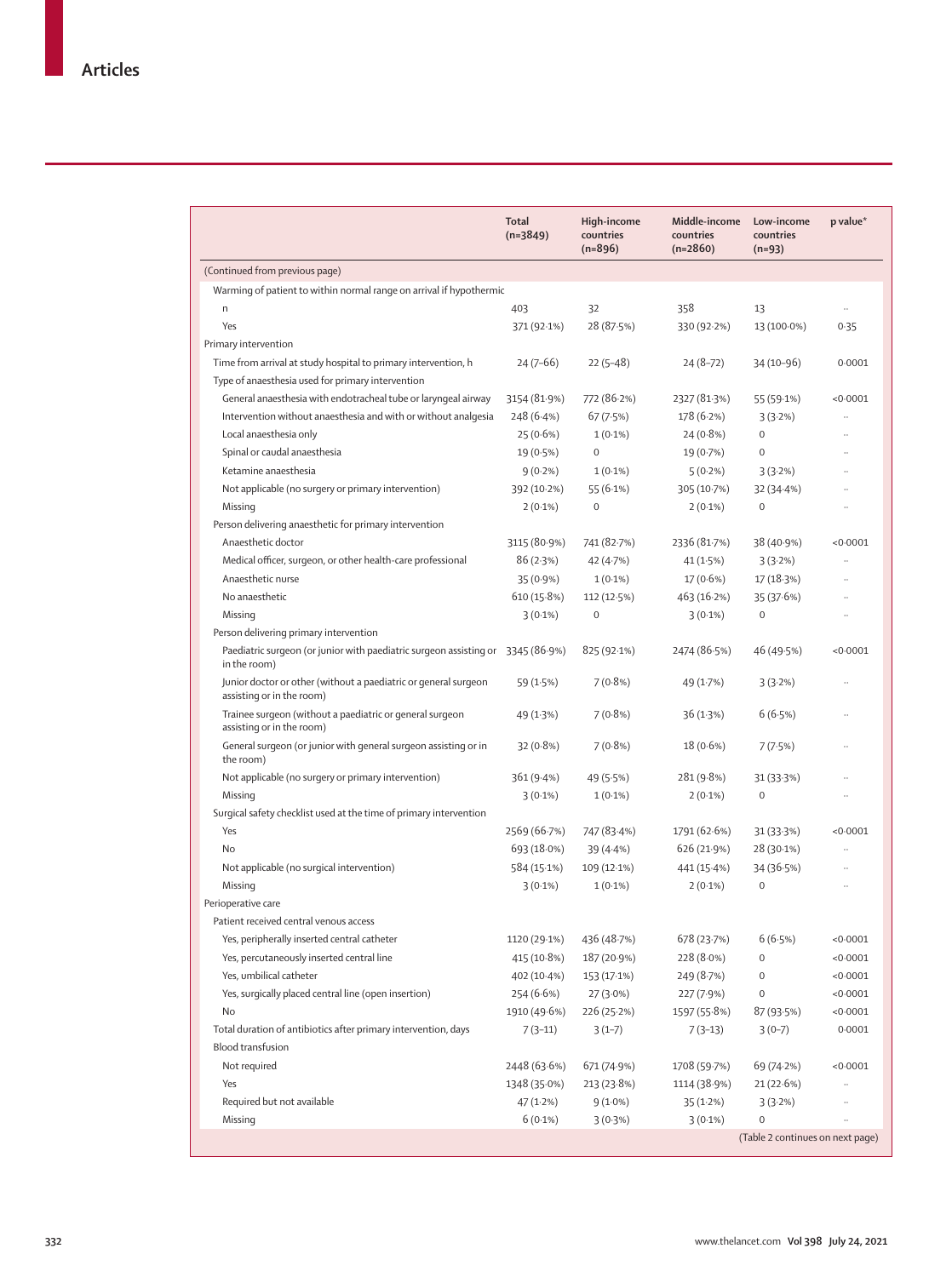|                                                                                                            | Total<br>$(n=3849)$ | High-income<br>countries<br>$(n=896)$ | Middle-income<br>countries<br>$(n=2860)$ | Low-income<br>countries<br>$(n=93)$ | p value*  |
|------------------------------------------------------------------------------------------------------------|---------------------|---------------------------------------|------------------------------------------|-------------------------------------|-----------|
| (Continued from previous page)                                                                             |                     |                                       |                                          |                                     |           |
| Ventilation                                                                                                |                     |                                       |                                          |                                     |           |
| <b>No</b>                                                                                                  | 1755 (45.6%)        | 258 (28.8%)                           | 1422 (49.7%)                             | 75 (80.6%)                          | < 0.0001  |
| Yes                                                                                                        | 2008 (52.2%)        | $637(71.1\%)$                         | 1363 (47.7%)                             | 8(8.6%)                             | $\ddotsc$ |
| Required but not available                                                                                 | 85(2.2%)            | $1(0.1\%)$                            | 74 (2.6%)                                | $10(10.8\%)$                        | $\cdots$  |
| Missing                                                                                                    | $1(-0.1\%)$         | $\Omega$                              | $1(-0.1\%)$                              | $\Omega$                            | $\cdots$  |
| Duration of ventilation if given, days                                                                     | $4(2-8)$            | $4(2-9)$                              | $4(2-8)$                                 | $2(1-3)$                            | 0.0025    |
| Time to first enteral feed post-primary intervention, days                                                 | $4(2-8)$            | $4(2-8)$                              | $4(2-8)$                                 | $1(1-3)$                            | < 0.0001  |
| Time to full enteral feeds post-primary intervention, days                                                 | $8(4-16)$           | $11(6-22)$                            | $7(3-15)$                                | $3(2-7)$                            | < 0.0001  |
| Parenteral nutrition                                                                                       |                     |                                       |                                          |                                     |           |
| <b>No</b>                                                                                                  | 1476 (38.3%)        | 212(23.7%)                            | 1196 (41.8%)                             | 68 (73.1%)                          | < 0.0001  |
| Yes                                                                                                        | 2102 (54.6%)        | 683 (76.2%)                           | 1416 (49.5%)                             | 3(3.2%)                             | $\cdots$  |
| Yes, but less was available than required                                                                  | 143(3.7%)           | $\mathbf 0$                           | $143(5.0\%)$                             | $\mathbf 0$                         | $\cdots$  |
| Required but not available                                                                                 | 125(3.2%)           | $\mathbf{O}$                          | 103(3.6%)                                | 22(23.7%)                           | $\cdots$  |
| Missing                                                                                                    | $3(0.1\%)$          | $1(0.1\%)$                            | $2(0.1\%)$                               | $\Omega$                            | $\ddotsc$ |
| Duration of parenteral nutrition if received, days                                                         | $11(6-20)$          | $14(8-24)$                            | $10(5-18)$                               | $30(10-30)$                         | 0.0001    |
| Data are n (%), median (IQR), or n. *p values represent univariable testing between country income strata. |                     |                                       |                                          |                                     |           |

*Table 2:* **Care received by patients**



*Figure 3:* **All-cause, in-hospital mortality**

Data are shown as percentages (95% CIs). Numbers of patients are shown in the appendix (p 46)**.** Only one patient with congenital diaphragmatic hernia presented in a low-income country during the study period.

diaphragmatic hernia, 72 (51·1%) of 141 for oesophageal atresia, 49 (27·5%) of 178 for anorectal malformation, and 12 (11 $\cdot$ 2%) of 107 for Hirschsprung's disease.

The proportions of patients followed up to 30 days post primary intervention to assess survival status and presence of complications are described in the appendix (p 45). Of 3849 study patients, 418 (10·9%) were still in hospital at 30 days post intervention. Of the 2761 (71·7%) patients discharged home before 30 days, 2495 (90 $\cdot$ 4%) were followed up to 30 days.

Overall all-cause, in-hospital mortality was 37 (39·8%) of 93 in low-income countries, 583 (20·4%) of 2860 in middle-income countries, and 50 (5·6%) of 896 in high-income countries, (p<0·0001 between all country income groups; figure 3, appendix p 46). For each condition considered individually, gastroschisis, oesophageal atresia, and intestinal atresia also showed a significant difference between all income groups; congenital diaphragmatic hernia showed a significant difference between high-income countries and middle-income countries (there were too few patients from low-income countries to make a comparison); anorectal malformation had a significant difference between high-income countries and low-income countries, and high-income countries and middle-income countries, but not between middle-income countries and low-income countries; Hirschsprung's disease and exomphalos showed no significant difference between country income groups (appendix p 46). Gastroschisis had the greatest difference in mortality (nine [90·0%] of ten in low-income countries, 97 [31·9%] of 304 in middle-income countries, two [1·4%] of 139 in high-income countries; p≤0·0001 between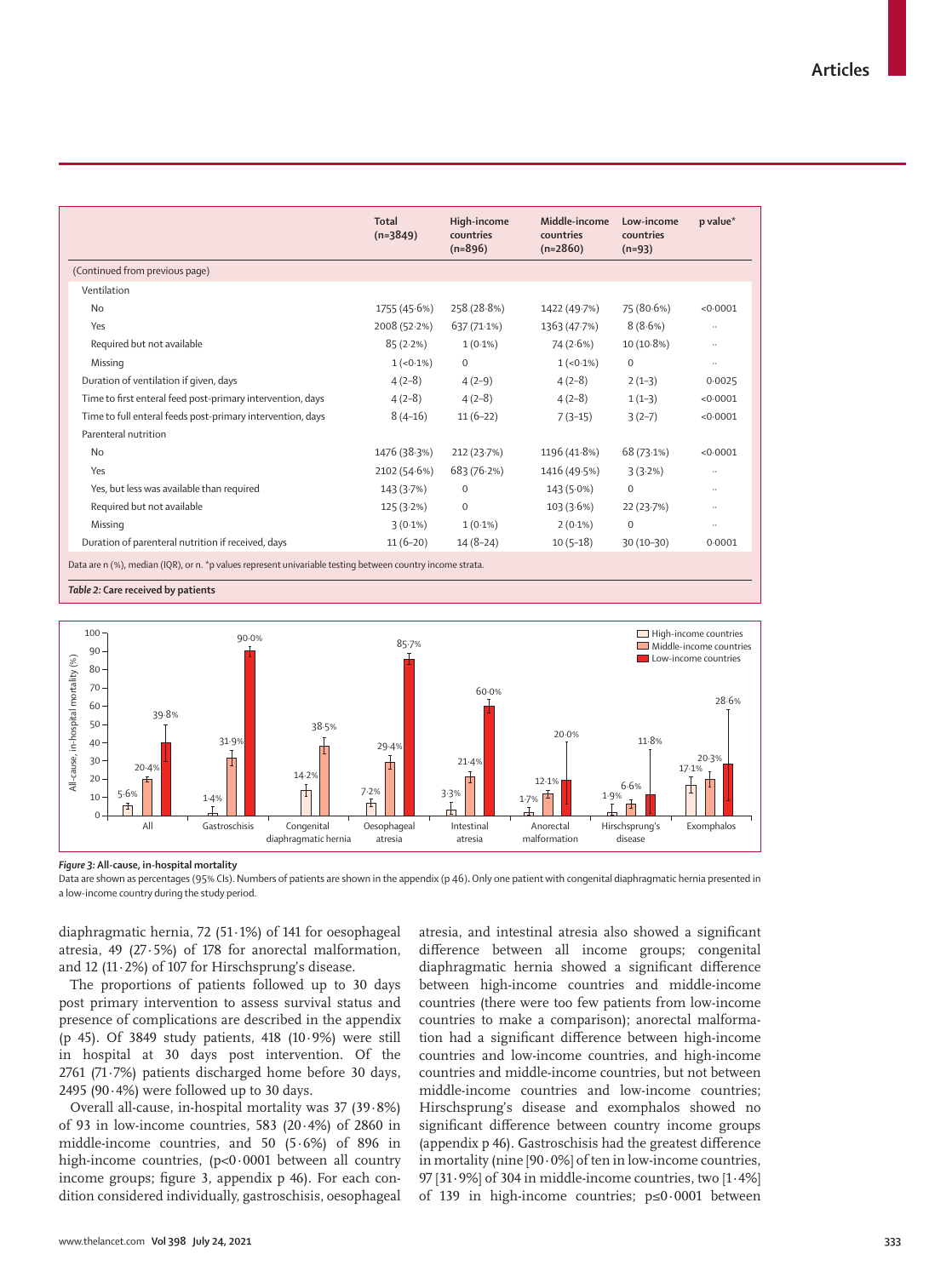|                                               |      |      |      |      | RR (95% CI)         | p value  |
|-----------------------------------------------|------|------|------|------|---------------------|----------|
| MIC vs HIC                                    |      |      |      |      | $2.11(1.59 - 2.79)$ | < 0.0001 |
| LIC vs HIC                                    |      |      |      |      | $2.78(1.88 - 4.11)$ | <0.0001  |
| Condition: oesophageal atresia*               |      |      |      |      | $1.18(0.80 - 1.75)$ | 0.41     |
| Condition: CDH*                               |      |      |      |      | $1.75(1.11 - 2.76)$ | 0.015    |
| Condition: intestinal atresia*                |      |      |      |      | $1.04(0.73 - 1.48)$ | 0.84     |
| Condition: gastroschisis*                     |      |      |      |      | $1.24(0.82 - 1.88)$ | 0.30     |
| Condition: exomphalos*                        |      |      |      |      | $1.24(0.78-1.95)$   | 0.36     |
| Condition: anorectal malformation*            |      |      |      |      | $0.81(0.56 - 1.17)$ | 0.25     |
| Condition: Hirschsprung's disease*            |      |      |      |      | $0.54(0.31 - 0.92)$ | 0.023    |
| Additional anomaly                            |      |      |      |      | $1.18(1.00-1.40)$   | 0.050    |
| Female vs male                                |      |      |      |      | $0.90(0.80 - 1.02)$ | 0.11     |
| Ambiguous sex vs male                         |      |      |      |      | $1.17(0.67 - 2.04)$ | 0.58     |
| Gestational age at birth, weeks               | ٠    |      |      |      | $0.93(0.91 - 0.95)$ | <0.0001  |
| Antenatal diagnosis                           |      |      |      |      | $1.23(1.05-1.44)$   | 0.0095   |
| Vaginal induced birth†                        |      |      |      |      | $0.54(0.36 - 0.82)$ | 0.0035   |
| Caesarean section (elective) <sup>†</sup>     |      |      |      |      | $0.78(0.65 - 0.93)$ | 0.0052   |
| Caesarean section (non-elective) <sup>+</sup> |      |      |      |      | $0.85(0.74 - 0.98)$ | 0.023    |
| Born at study centre                          |      |      |      |      | $0.90(0.73 - 1.10)$ | 0.31     |
| Distance from home to study centre, km        |      |      |      |      | $1.00(1.00-1.00)$   | 0.11     |
| Bodyweight at presentation, kg                |      |      |      |      | $0.82(0.73 - 0.92)$ | 0.0009   |
| Age at presentation, h                        |      |      |      |      | $1.00(1.00-1.00)$   | 0.44     |
| Septic at presentation                        |      |      |      |      | $1.20(1.04-1.40)$   | 0.016    |
| Hypothermic or hypovolaemic‡                  |      |      |      |      | $1.18(0.97 - 1.43)$ | 0.091    |
| ASA 3 vs ASA 1-2                              |      |      |      |      | $1.58(1.30-1.92)$   | <0.0001  |
| ASA 4-5 vs ASA 1-2                            |      |      |      |      | $1.82(1.40-2.35)$   | < 0.0001 |
| No general anaesthetic                        |      |      |      |      | $1.29(0.89 - 1.85)$ | 0.18     |
| Physician anaesthetist: no                    |      |      |      |      | $1.57(1.05 - 2.34)$ | 0.027    |
| Non-paediatric surgeon                        |      |      |      |      | $1.13(0.64 - 2.00)$ | 0.67     |
| Surgical safety checklist: no                 |      |      |      |      | 1.39 (1.02-1.90)    | 0.035    |
| Blood transfusion: yes                        |      |      |      |      | $1.64(1.36-1.98)$   | <0.0001  |
| Blood transfusion: not available \            |      |      |      |      | $1.16(0.74 - 1.83)$ | 0.51     |
| Ventilation: yes                              |      |      |      |      | $1.59(1.17 - 2.15)$ | 0.0030   |
| Ventilation: not availables                   |      |      |      |      | $1.96(1.41 - 2.71)$ | 0.0001   |
| PN: given as required                         |      |      |      |      | $0.61(0.47 - 0.79)$ | 0.0002   |
| PN: given but less than required              |      |      |      |      | $0.81(0.59 - 1.12)$ | 0.21     |
| PN: not available \                           |      |      |      |      | $1.35(1.05 - 1.74)$ | 0.018    |
| Umbilical vein catheter                       |      |      |      |      | $0.97(0.78 - 1.22)$ | 0.82     |
| Peripherally inserted central catheter        |      |      |      |      | $0.65(0.50 - 0.86)$ | 0.0024   |
| Percutaneous central line                     |      |      |      |      | $0.69(0.48 - 1.00)$ | 0.049    |
| Open central line                             |      |      |      |      | $0.94(0.65 - 1.36)$ | 0.74     |
| Surgical site infection                       |      |      |      |      | $1.00(0.78 - 1.28)$ | 0.98     |
| Wound dehiscence                              |      |      |      |      | $0.94(0.66 - 1.33)$ | 0.72     |
| Further intervention                          |      |      |      |      | $1.54(1.25 - 1.89)$ | 0.0001   |
| $-1.00$<br>0.00                               | 1.00 | 2.00 | 3.00 | 4.00 | 5.00                |          |

*Figure 4:* **Multivariable analysis of factors affecting mortality (all patients and income settings)**

Of 3849 study patients, 3735 were included within this multivariable model (n=114 excluded due to missing data). Additional anomaly includes additional study condition(s) if present. Further intervention refers to the need for unplanned re-intervention within 30 days of surgery. ASA=American Society of Anesthesiologists score at primary intervention. CDH=congenital diaphragmatic hernia. HIC=high-income country. LIC=low-income country. MIC=middle-income country. PN=parenteral nutrition. RR=risk ratio. \*Versus not having the specified condition. †Versus spontaneous vaginal delivery. ‡At presentation. §When required.

all country income groups), followed by congenital diaphragmatic hernia, oesophageal atresia, and intestinal atresia (figure 3, appendix p 46). Neonates accounted for 658 (98 $\cdot$ 2%) of 670 deaths. Of note, all of the patients who did not receive an intervention had either been discharged alive or died within 30 days of admission.

On multivariable analysis of all study patients, country income status was associated with the highest risk of mortality (low-income *vs* high-income country, RR 2·78 [95% CI 1·88–4·11]; middle-income *vs* highincome country,  $2.11$  [1.59–2.79]; figure 4). Congenital diaphragmatic hernia had the highest risk of mortality and Hirschsprung's disease had the lowest.

Antenatal diagnosis and presence of an additional anomaly were associated with higher mortality; higher gestational age and bodyweight, and delivery via induced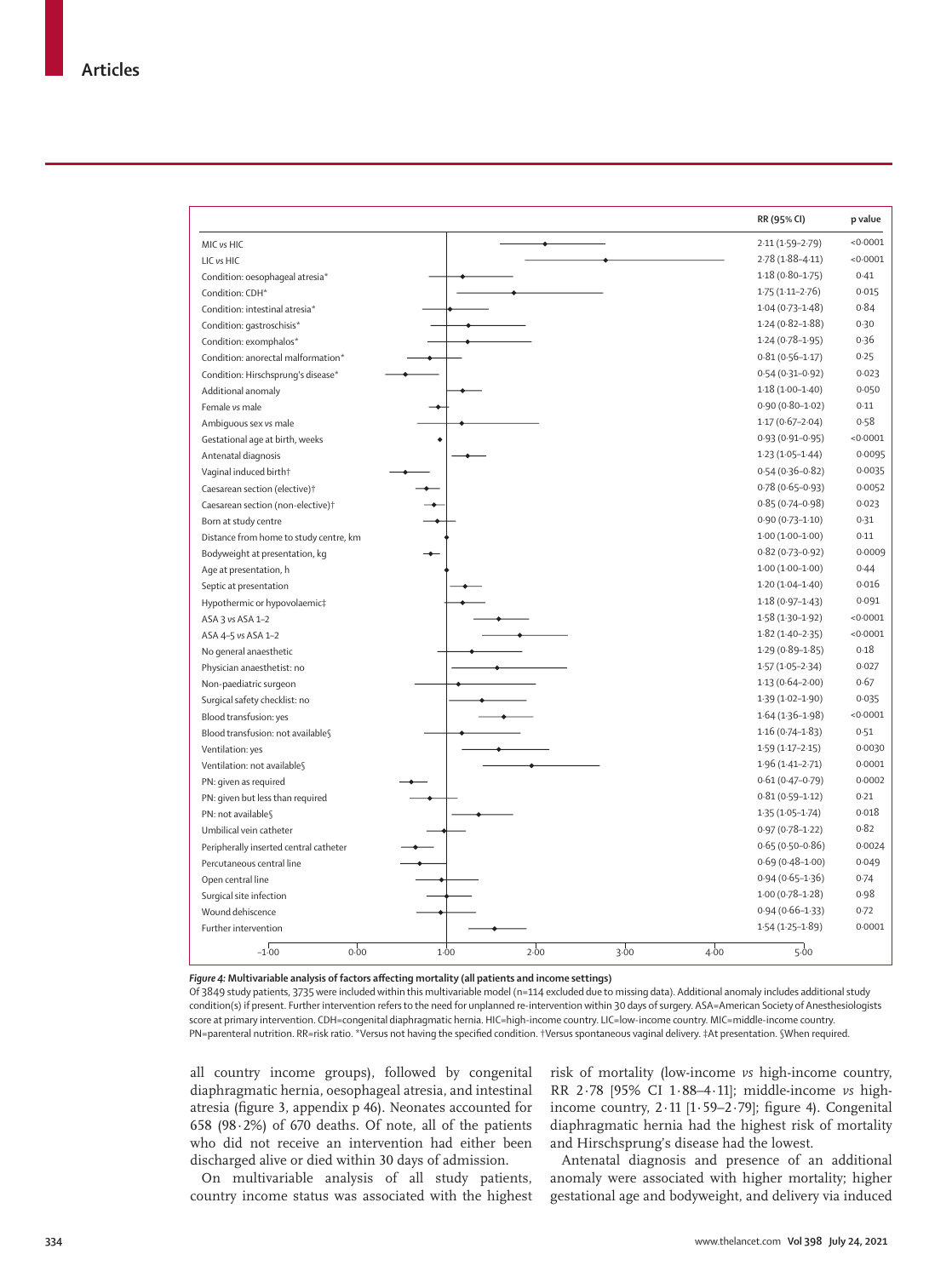vaginal birth or caesarean section were associated with lower mortality. For outborn patients, sepsis at presentation was associated with a higher mortality. At the time of primary intervention, mortality was higher for patients with a higher ASA score, with no physician anaesthetist present, and with a surgical safety checklist not used. In the perioperative period, not having ventilation or parenteral nutrition when required, needing or receiving ventilation or a blood transfusion, and undergoing a further unplanned intervention were associated with higher mortality. Receiving parenteral nutrition, a peripherally inserted central catheter, or a percutaneous central line were associated with lower mortality.

The multivariable analysis results of patients in LMICs were similar to those for all patients, except that gastroschisis was also significantly associated with higher mortality alongside congenital diaphragmatic hernia, and Hirschsprung's disease was no longer significantly lower (appendix p 63). In the high-income country multivariable model, no individual condition had a significantly higher or lower risk of mortality compared with the study patients without that condition (appendix p 64). Delivery type, sepsis at presentation, ASA score, use of a surgical safety checklist, ventilation, parenteral nutrition, and central intravenous access were not significantly associated with mortality. By contrast, hypothermia and hypovolaemia at presentation were associated with higher mortality.

On exploratory analysis of mortality by study condition, exomphalos was the only condition for which delivery method affected mortality risk (elective caesarean section *vs* spontaneous vaginal delivery, RR 0·25 [95% CI 0·12–0·54]; appendix pp 65–71). For congenital diaphragmatic hernia (0·63 [0·43–0·93]) and gastroschisis (0·58 [0·35–0·95]), birth at the study centre was associated with lower mortality compared with outborn patients.

30-day post-intervention mortality was similar to allcause in-hospital mortality, with the exception that an additional 11 patients died after discharge before 30 days in middle-income countries (appendix p 72). In patients who had surgery, surgical site infection rates did not differ across income settings, whereas wound dehiscence and further unplanned intervention differed statistically, although not substantially. Median hospital stay among survivors was lowest in low-income countries (9 days [IQR 5–18]), followed by middle-income countries (14 days [8–23]) and high-income countries (20 days [12–30]). Time to death among non-survivors was similar across settings (low-income countries, 6 days [3–12]; middle-income countries, 6 days [2–13]; high-income countries, 9 days [3–15]).

Overall, the leading causes of death were sepsis (n=235, 35·1%) and respiratory failure (n=189, 28·2%; appendix p 73). Proportionally, sepsis caused more deaths in LMICs than in high-income countries.

Median observed agreement between the study and validation data was 100% (IQR 88–100; κ statistic 0·96 [IQR  $0.57-1.00$ ]; appendix pp 74–75). Variables deemed potentially inaccurate were gestational age at birth, distance from home to study centre, and time from birth to presentation (appendix pp 76–79). Validators identified eight patients missed from study inclusion (appendix p 80).

## **Discussion**

This international, prospective, cohort study has provided information on outcomes for almost 4000 patients with gastrointestinal congenital anomalies in 74 countries across the world. The study highlights substantial differences in mortality between low-income, middleincome, and high-income countries. The chance of dying from a gastrointestinal congenital anomaly if born in a low-income country is two in five, compared with one in five in a middle-income country and one in 20 in a highincome country. Neonates born with gastroschisis have the greatest mortality difference, with mortality of 90% in low-income countries and 32% in middle-income countries, compared with 1% in high-income countries. Thus, conditions associated with a normal lifespan for most individuals in high-income countries are frequently fatal within days of life for neonates born with the same conditions in LMICs. Tackling these inequities has the potential to reduce global neonatal mortality and is essential if preventable deaths in neonates are to be ended by 2030.15

Gastrointestinal congenital anomalies require surgical care, and our findings are consistent with previous studies that have shown far better surgical outcomes in high-income countries than in low-income or middleincome countries.20–22 However, the notably high surgical mortality rates amongst neonates in our study far exceed those reported in LMICs for older children and adults requiring surgery (between 1% and 4%, depending on the study).20–22 The inequities that we have found highlight neonatal surgical care as a global health priority. Our findings fit with knowledge that surgery has been neglected in the global health field; indeed, a focus in LMICs on paediatric surgery, particularly neonatal surgery, has been almost non-existent.<sup>8</sup>

To our knowledge, this is the first comprehensive global outcomes study of gastrointestinal congenital anomalies. It confirms previous findings from smaller, mostly single-centre, retrospective studies. A systematic review of neonatal surgery in sub-Saharan Africa reported greater than 50% mortality for emergency gastrointestinal surgery compared with 3% mortality for spina bifida and cleft lip and palate surgery.<sup>9</sup> A hospital in northern Ghana reported that 96% of neonatal surgical deaths were from congenital anomalies and two-thirds of such deaths involved gastrointestinal anomalies.<sup>23</sup>

Our results highlight that many patients in LMICs do not receive components of neonatal surgical care that are considered essential in high-income settings. These include antenatal diagnosis, birth at a paediatric surgery centre, effective resuscitation, timely ambulance transfer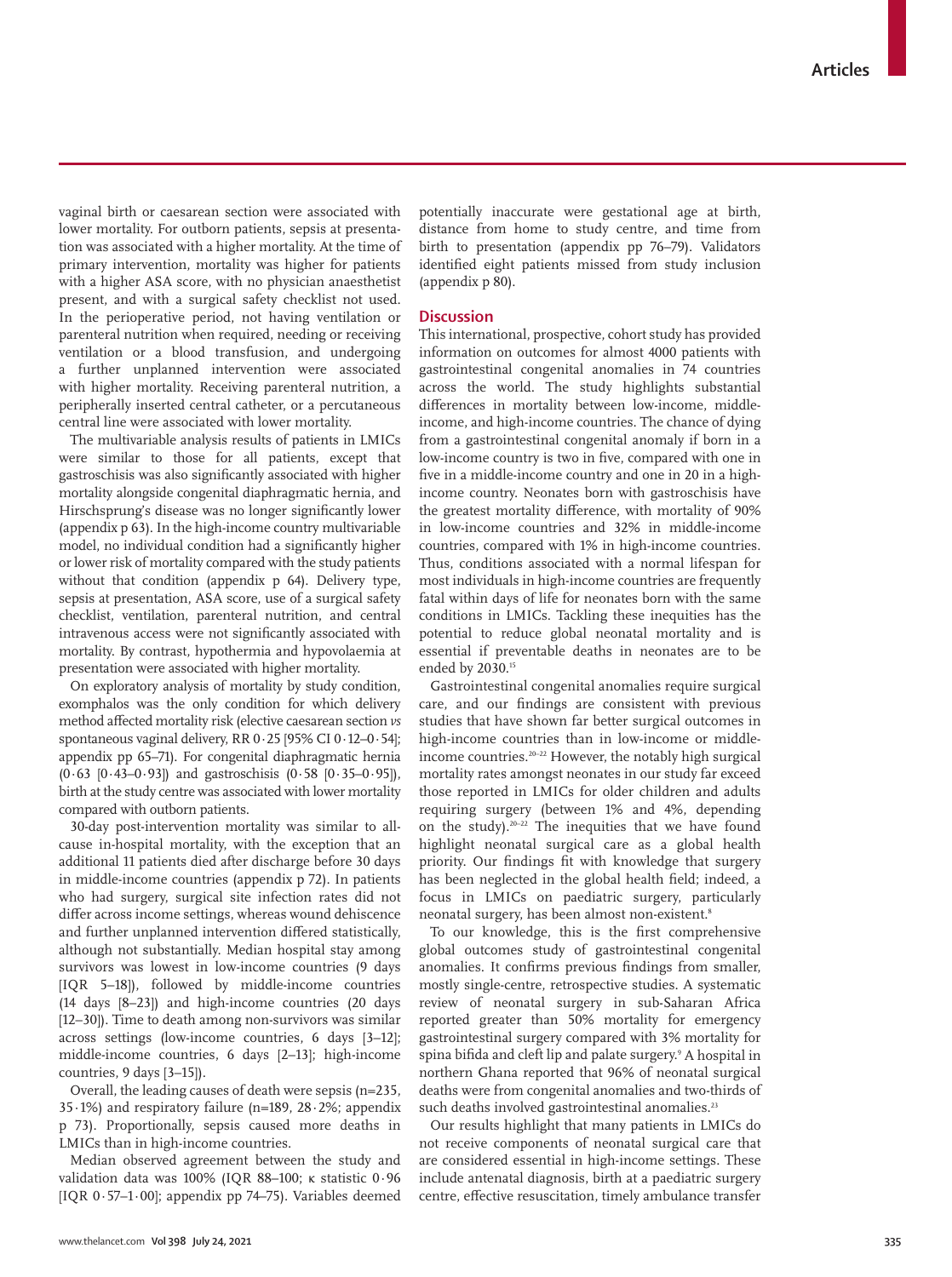for patients born in or referred to district hospitals, use of a surgical safety checklist, a physician anaesthetist at primary intervention, and basic neonatal intensive care unit resources such as ventilation, central intravenous access, and parenteral nutrition. Our large study cohort, across all income settings, enabled us to calculate the risk of mortality associated with receipt of, or lack of access to, these resources.

Our finding that antenatal diagnosis is associated with higher mortality is potentially misleading, simply reflecting easier antenatal detection of more severe cases.24 Indeed, on exploratory multivariable analyses, lower mortality was associated with birth at the study hospital for gastroschisis and congenital diaphragmatic hernia, and caesarean section for exomphalos, both enabled by antenatal diagnosis. Antenatal diagnosis enables delivery at a paediatric surgery centre, avoiding clinical deterioration before arrival and presentation in a poor clinical condition. Multiple indicators of poor clinical condition were significantly associated with higher mortality on multivariable analysis in LMICs: sepsis at presentation, higher ASA score at primary intervention, and a need for blood transfusion and ventilation. Although proportionally more patients who had an operation had better ASA scores in low-income countries and middle-income countries compared with high-income countries, this finding could reflect that the most sick patients in LMICs do not receive surgical intervention (and therefore an ASA score) and are palliated; competing priorities for limited resources and cost of surgery, which often requires out-of-pocket expenses for families in LMICs, might contribute to such decision making.25,26 Our study highlights that fewer women underwent antenatal ultrasound scanning in LMICs, and even when they did, the anomalies were less frequently detected than in high-income countries, highlighting the need for both increased access to and improved quality of antenatal ultrasound. A randomised controlled trial in five LMICs showed that increased antenatal ultrasound scanning is possible (95% of women in the intervention group *vs* 43% in the control group) and that 9·3% of scanned women were referred for an ultrasound-diagnosed condition (maternal and fetal).<sup>27</sup> However, the study authors found that increased antenatal diagnosis rates alone do not translate into increased hospital delivery or neonatal survival, emphasising the need for a systems approach targeting barriers to delivery at a paediatric surgery centre.<sup>28</sup>

Our study highlights that most patients with gastrointestinal congenital anomalies in LMICs are not born at the paediatric surgery centre; most are referred from district hospitals. Even in high-income countries, where 95% of the women received an antenatal ultrasound, not all anomalies were detected. Therefore, upskilling staff at district hospitals to deal with births at, or referrals to, these facilities is vital to prevent clinical deterioration before surgical intervention. Such an initiative in India showed successful knowledge and skills transfer by multidisciplinary paediatric surgical teams to district hospitals.29 Unfortunately, the 2017 WHO recommendations on newborn health include a section on management of "other severe conditions", but do not mention congenital anomalies.<sup>30</sup> Therefore, upgrading this document will be an important step for knowledge dissemination. Similarly, management of neonates with congenital anomalies should be incorporated within national WHO Every Newborn Action Plans, with a particular focus on the prevention of sepsis, hypothermia and hypovolaemia.<sup>31</sup> Our study also showed that patients in LMICs travel further to hospitals and present later, frequently without hospital transport. Although they were not independently significantly associated with mortality, these factors probably also affect the clinical condition of patients on arrival, highlighting the need for improved access to timely and effective inter-hospital transportation.

At paediatric surgery centres, we identified a number of factors that were independently associated with mortality in the preoperative, intraoperative, and perioperative periods. Poorer clinical condition was associated with higher mortality, which could potentially be addressed through improved resuscitation on arrival. Our results show that not all septic and hypovolaemic patients received intravenous antibiotics and fluids within an hour of arrival, and some hypothermic patients were not warmed. The absence of a physician anaesthetist at the primary intervention and not using a surgical safety checklist were associated with a higher mortality. To address the absence of physician anaesthetists, the charity [KidsOR](https://www.kidsor.org) has recently pledged funds to train paediatric anaesthetists alongside paediatric surgeons across Africa. Efforts are required to broaden the use of surgical safety checklists in LMICs; the use of implementation science techniques may help to improve this.<sup>32</sup> In the perioperative period, non-availability of ventilation and parenteral nutrition when required was significantly associated with high mortality in LMICs, whereas receipt of parenteral nutrition and peripheral or percutaneous central intravenous access were associated with lower mortality.

Basic neonatal intensive care facilities have been omitted from previous global neonatal care recommendations because they are deemed expensive.<sup>1</sup> However, these resources are essential, not only for surgical neonates, but also for many low-birthweight and sick neonates due to other causes, and they should be included in long-term strategies for LMICs. Such interventions lend themselves to innovative solutions, as seen with the rapid development of low-technology, cost-effective ventilation methods during the COVID-19 pandemic.<sup>33</sup> The need for intensive care resources can also be reduced through contextoptimised surgical techniques, such as cotside bowel reduction and sutureless closure of gastroschisis using a preformed silo, which reduces the need for ventilation.<sup>34</sup> These techniques are currently being trialled in a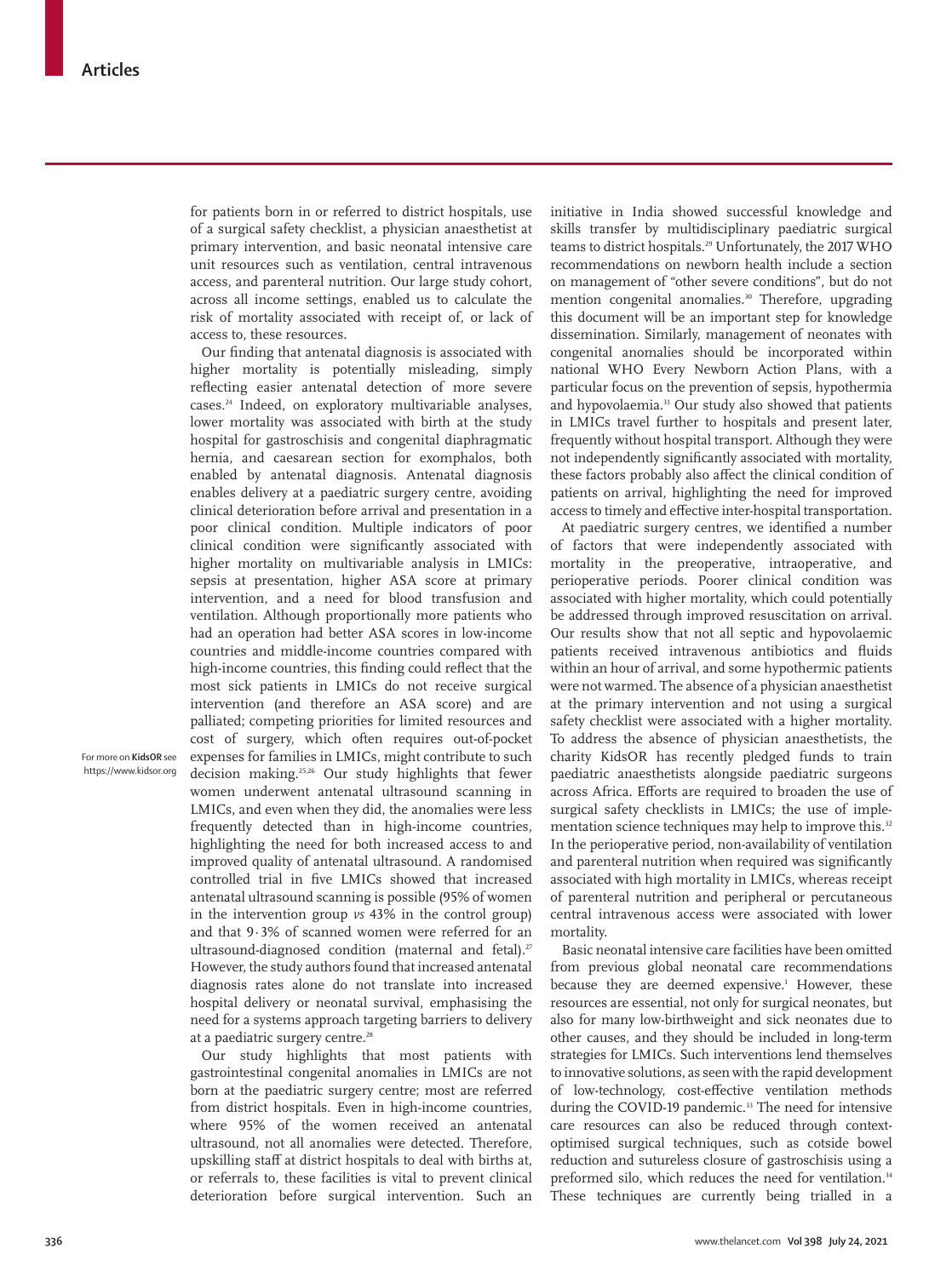multicentre, multinational interventional study in sub-Saharan Africa, alongside locally sourced, affordable, peripherally administered, partial parenteral nutrition, which could benefit neonatal outcomes more broadly.<sup>35</sup>

This study has several limitations. For feasibility, the study focused on a selection of common, high-mortality, gastrointestinal congenital anomalies rather than the full complement of anomalies. Despite the study being intentionally designed to minimise reporting burden for high-volume, low-resource centres, the proportion of patients included from low-income countries (2%) was lower than in the global population (9%).<sup>36</sup> However, the proportion of study patients from middle-income countries (74%) reflects the global middle-income country population (75%).<sup>36</sup> Although the number of patients included from low-income countries was relatively low, the mortality rates that we found reflect what has previously been reported in the scarce data available from these regions. For example, two of the largest singlecentre observational studies on gastroschisis in lowincome countries reported a mortality of 90% (136 of 151) in Uganda and 84% (80 of 95) in Zimbabwe. $37,38$  The Gastroschisis Interventional Study across seven tertiary paediatric surgery centres in Ghana, Zambia, Malawi, and Tanzania (low-income countries and lower-middle income countries) reported an overall baseline mortality of 95%.<sup>35</sup> Mortality rates for the other study conditions are also similar to those reported from Uganda.<sup>38</sup>

Despite the higher mortality rates in LMICs compared with high-income countries, the reported mortality could be an underestimation for several reasons. Data collection was done at paediatric surgery centres; some patients might have died without reaching such care in LMICs.<sup>39</sup> This is evidenced by the missing patients with congenital diaphragmatic hernia, particularly within the low-income country cohort, and the under-representation of gastroschisis within the LMIC cohorts; such underreporting also occurred in high-income countries in the 1970s.<sup>40</sup> Cases with more advanced disease severity (eg, severe congenital diaphragmatic hernia) or multiple anomalies (eg, coexisting cardiac anomaly) might be more likely to die before presentation in LMICs (or not get referred). This situation would account in part for the higher proportion of patients with an ASA score of 1 in low-income countries and of 2 in middle-income countries compared with high-income countries, and also the lower proportion of patients with associated anomalies in low-income countries. However, the lower proportion of associated anomalies might also result from underdiagnosis due to lower diagnostic expertise and resources in low-income countries. If more than 20% of patients were missing the primary outcome in any given month at a participating hospital, all patients in that month were excluded. Although we used this strategy to optimise the accuracy of mortality estimates, it could have inadvertently introduced bias if poorer data collection is associated with poorer outcomes. However, no participating hospitals were excluded as a result, and only 14 months of data (37 patients) were excluded compared with 962 months of data (3849 patients) included in the study. Therefore, the effect is likely to be small. 30-day post-intervention follow-up was missing in 37·5% of patients in low-income countries, 9·0% of patients in middle-income countries, and 7·5% of patients in high-income countries; therefore, some postdischarge deaths and complications were potentially missed.

There are some additional factors to consider when interpreting the study data. Although we identified multiple factors associated with mortality through robust multivariable analyses, our findings regarding the causes of death are less robust. Cause of death was determined via clinical diagnosis of the treating physician, which is commonly multifactorial and difficult to confirm with certainty. However, our findings are consistent with the *Lancet* Newborn Series, which also reported sepsis to be the leading global cause of death in neonates more broadly.1 ASA scoring could have inter-rater variability in different regions of the world. Our multivariable model of patients with exomphalos included both minor and major variants; elective caesarean section is commonly confined to major variants. In low-income countries, most cases of Hirschsprung's disease were diagnosed clinically without biopsy confirmation; a lack of diagnostic facilities could result in missed patients and also inclusion of patients without the condition. Centralisation of care within and between paediatric surgery centres and multidisciplinary team care has played a key role in optimising outcomes in high-income countries, but it has not been captured within this study. In highincome countries and some middle-income countries where antenatal detection is higher, some fetuses with more severe or multiple anomalies might have been terminated, contributing to the lower mortality. However, this situation is not reflected in the data because highincome countries had the highest proportion of patients with additional anomalies, followed by middle-income countries. For feasibility and to focus on neonatal mortality, the follow-up period was limited to 30 days; longer-term follow-up is required to determine disability and quality of life.

This study provides evidence that Sustainable Development Goal 3.2 to end preventable deaths in neonates and children younger than 5 years by 2030 is unachievable without urgent action to improve neonatal surgical care in LMICs.15 The comprehensive study design and large cohort enabled identification of factors associated with mortality that can be addressed through improvements in antenatal and district-level care, and care at paediatric surgery centres. Strong collaboration between obstetric, neonatal, surgical, anaesthetic, and nursing teams is required. The Global Initiative for Children's Surgery provides such a platform, and the newly formed Congenital Anomalies Working Group focuses on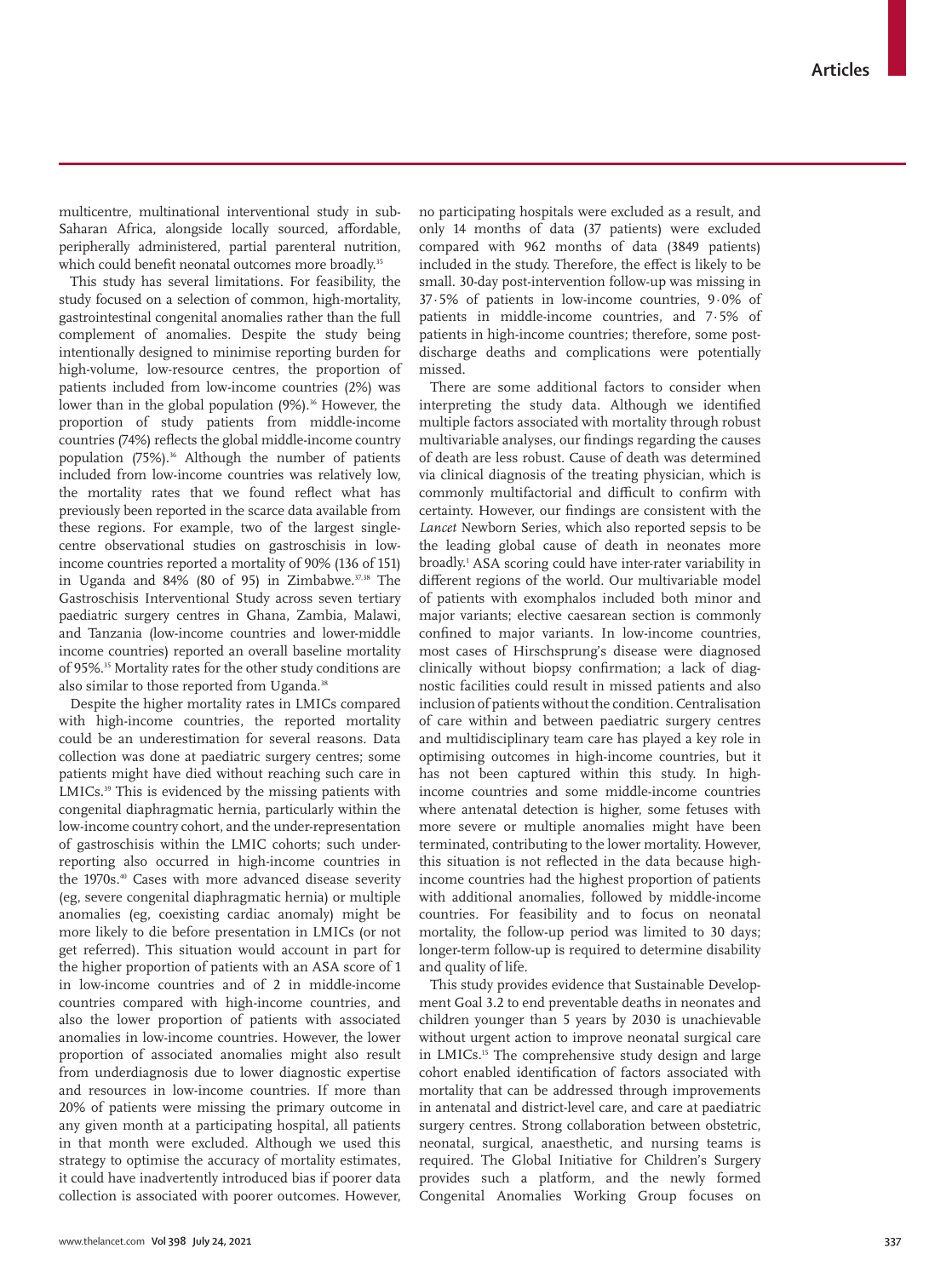bringing these teams together for collective action.<sup>41,42</sup> This study provides the necessary data to inform interventions, guidelines, and policies in the field, and to advocate for the inclusion of neonatal surgical care within national surgical, obstetric, and anaesthetic plans being developed in LMICs globally.<sup>43</sup> Improving access to quality neonatal surgical care in LMICs holds the potential to reaccelerate global neonatal mortality reduction.

#### **Contributors**

NJW conceived the idea for the study, gained study funding, wrote the study protocol, designed the data collection forms, established the Global PaedSurg Research Collaboration, coordinated the data collection and validation, undertook the data analysis, and wrote and revised the manuscript. The steering committee (AJML, NAA, NS, JD, DP, EA, AA, KL, ERS) contributed to the funding application, study design, protocol, and manuscript. The writing committee (NJW, steering committee, plus BML, MS, CR, MA, ST, ARM, DAAA, CGF, AN, MA, AD, ME) contributed to the data interpretation, manuscript content, and revisions. Statistical analysis was done by NJW, AD, ME, MFD, FI, and NM. The corresponding author (NJW) and statisticians (AD and ME) had full access to all the study data and validated the data. All authors approved the manuscript and had final responsibility for the decision to submit for publication. Lead organisers (appendix p 2) assisted with recruitment of and communication with local investigators, helped translate all study documentation and the REDCap data collection tool into 12 languages, helped to coordinate the pilot study, main study, and validation process, revised the data collection tools after feedback from the pilot study, contributed to the study design, followed up missing data, and contributed to the manuscript content. Lead investigators (appendix pp 2–3) contributed to the study design and content of the data collection forms through feedback after participation in the pilot study. Continent, regional, and country leads (appendix pp 3–4) helped to recruit and communicate with local investigators from within their region and coordinate local study activities, including assistance with questions related to data collection and gaining study approval. Local investigators (appendix pp 4–12) developed mini-teams at their hospital, gained local study approval, used the protocol to identify eligible patients, collected data, entered data into REDCap, and checked the data to prevent duplicate entries and ensure accuracy. The study results were shared with all study team members through an online presentation and all had the opportunity to contribute to the data interpretation and manuscript content through discussion at the meeting and written communications. All authors have read and approved the final manuscript. CDH UK, a family-led charity and parent advisory group, provided input into the data collection form, data interpretation, and manuscript content. Their input will be sought to assist with dissemination.

#### **Declaration of interests**

NS is the director of the London Safety and Training Solutions, which offers training in patient safety, implementation solutions, and human factors to health-care organisations. All other authors declare no competing interests.

#### **Data sharing**

Following publication of the study results, the full, anonymous, de-identified patient dataset will be made publicly available via the [Centre for Open Science website](https://osf.io/e4uvh).

## **Acknowledgments**

NJW is funded by the Wellcome Trust through a Clinical PhD in Global Health undertaken at King's College London (203905/Z/16/Z). The Wellcome Trust had no input into the study protocol other than to recommend open-access publication in a peer-reviewed journal and to make the anonymised dataset publicly available. NS receives research support from the National Institute for Health Research (NIHR) Applied Research Collaboration South London at King's College Hospital National Health System (NHS) Foundation Trust. NS is a member of King's Improvement Science, which offers co-funding to the NIHR Appilied

Research Collaboration South London and is funded by King's Health Partners (Guy's and St Thomas' NHS Foundation Trust, King's College Hospital NHS Foundation Trust, King's College London and South London and Maudsley NHS Foundation Trust), Guy's and St Thomas' Charity, and the Maudsley Charity. NS and AL are also supported by the NIHR Global Health Research Unit on Health System Strengthening in Sub-Saharan Africa, King's College London (GHRU 16/136/54) and by the ASPIRES research programme in low-income and middle-income countries (Antibiotic use across Surgical Pathways—Investigating, Redesigning and Evaluating Systems), funded by the Economic and Social Research Council (ESRC). The views expressed are those of the authors and not necessarily those of the Wellcome Trust, NHS, the NIHR, the ESRC or the Department of Health and Social Care. The authors thank Bolaji Coker and Alexandra Vincent for the REDCap administration and management; Beverley Power and team (CDH UK) for representing patients, parents, and families through feedback on the study design during the pilot study and for contributing to data interpretation and manuscript content; and Xiya Ma and Dylan Goh for helping with the Chinese translation of study documentation. We thank the following individuals for dissemination and local investigator recruitment: Dawn M Torrence Ireland (CDH International), Lawal-Aiyedun Olubunmi (Spina Bifida and Hydrocephalus Care Foundation, Nigeria), Matthijs Botman (Global Surgey Amsterdam, Netherlands), Rinse Meester (Netherlands Society for International Surgery, Netherlands), Amanda J Neville (EUROCAT Association), Greg Ryan (ONE in 5000 Foundation), and Hassan Ali Daoud and Mohamed Hassan Nour (InciSion Somaliland, Somaliland).

Editorial note: the *Lancet* Group takes a neutral position with respect to territorial claims in published maps and institutional affiliations.

#### **References**

- 1 The Lancet Every Newborn Study Group. *Lancet* Every Newborn Series. 2014. https://www.thelancet.com/series/everynewborn (accessed Oct 20, 2020).
- 2 WHO. Children: improving survival and well-being. Sept 8, 2020. https://www.who.int/en/news-room/fact-sheets/detail/childrenreducing-mortality (accessed Oct 12, 2020).
- 3 Wright NJ, Anderson JE, Ozgediz D, Farmer DL, Banu T. Addressing paediatric surgical care on World Birth Defects Day. *Lancet* 2018; **391:** 1019.
- 4 WHO. Congenital anomalies. 2016. https://www.who.int/en/newsroom/fact-sheets/detail/congenital-anomalies (accessed Oct 12, 2020).
- 5 Institute of Health Metrics and Evaluation. GBD results tool. Congenital anomaly deaths, globally, both sexes, under 5-years, 2015. 2019. http://ghdx.healthdata.org/gbd-results-tool (accessed Feb 1, 2019).
- 6 Wang H, Bhutta ZA, Coates MM, et al. Global, regional, national, and selected subnational levels of stillbirths, neonatal, infant, and under-5 mortality, 1980–2015: a systematic analysis for the Global Burden of Disease Study 2015. *Lancet* 2016; **388:** 1725–74.
- 7 Vos T, Allen C, Arora M, et al. Global, regional, and national incidence, prevalence, and years lived with disability for 310 diseases and injuries, 1990–2015: a systematic analysis for the Global Burden of Disease Study 2015. *Lancet* 2016; **388:** 1545–602.
- 8 Sitkin NA, Ozgediz D, Donkor P, Farmer DL. Congenital anomalies in low- and middle-income countries: the unborn child of global surgery. *World J Surg* 2015; **39:** 36–40.
- Ekenze SO, Ajuzieogu OV, Nwomeh BC. Neonatal surgery in Africa: a systematic review and meta-analysis of challenges of management and outcome. *Lancet* 2015; **385** (suppl 2)**:** S35.
- 10 Flores A, Valencia D, Sekkarie A, et al. Building capacity for birth defects surveillance in Africa: implementation of an intermediate birth defects surveillance workshop. *J Glob Health Perspect* 2015; **2015:** 1.
- 11 Jenny HE, Massenburg BB, Saluja S, Meara JG, Shrime MG, Alonso N. Efficacy of facilitated capacity building in providing cleft lip and palate care in low- and middle-income countries. *J Craniofac Surg* 2017; **28:** 1737–41.
- 12 Owen RM, Capper B, Lavy C. Clubfoot treatment in 2015: a global perspective. *BMJ Glob Health* 2018; **3:** e000852.
- 13 Kancherla V, Walani SR, Weakland AP, Bauwens L, Oakley GP Jr, Warf BC. Scorecard for spina bifida research, prevention, and policy—a development process. *Prev Med* 2017; **99:** 13–20.

For **patient data via the Centre**